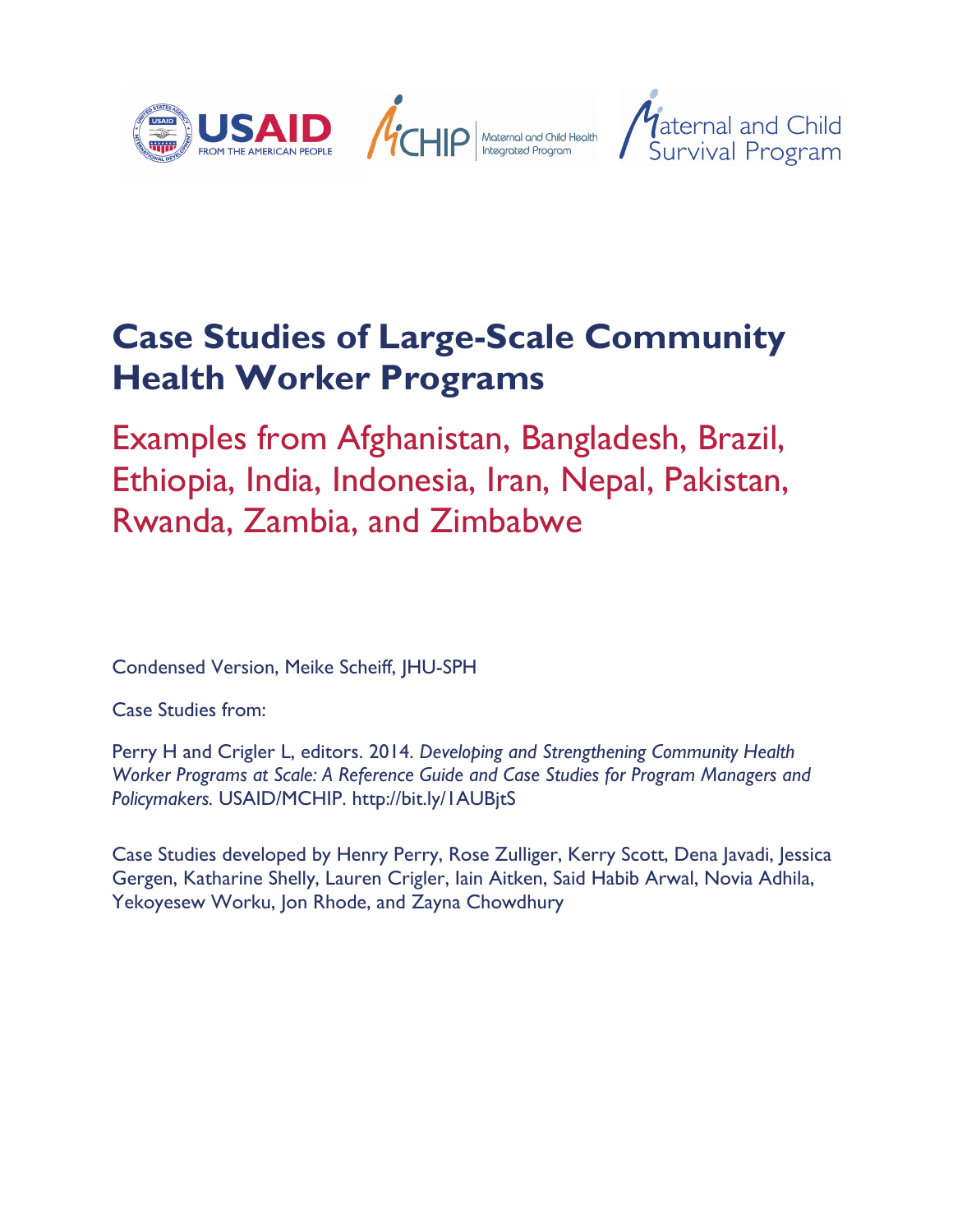The Maternal and Child Survival Program (MCSP), is a global U.S. Agency for International Development (USAID) cooperative agreement to introduce and support high-impact health interventions in 24 priority countries with the ultimate goal of ending preventable child and maternal deaths (EPCMD) within a generation. MCSP supports programming in in maternal, newborn and child health, immunization, family planning and reproductive health, nutrition, health systems strengthening, water/sanitation/hygiene, malaria, prevention of mother-to-child transmission of HIV, and pediatric HIV care and treatment. MCSP will tackle these issues through approaches that also focus on health systems strengthening, household and community mobilization, gender integration and eHealth, among others. Visit www.mcsprogram.org to learn more.

This report was made possible by the generous support of the American people through the United States Agency for International Development (USAID), under the terms of the Leader with Associates Cooperative Agreement GHS-A-00-08-00002-00 and the Maternal and Child Survival Program (MCSP) under the terms of the Cooperative Agreement AID-OAA-A-14-00028. The contents are the responsibility of the Maternal and Child Health Integrated Program (MCHIP) and MCSP and do not necessarily reflect the views of USAID or the United States Government.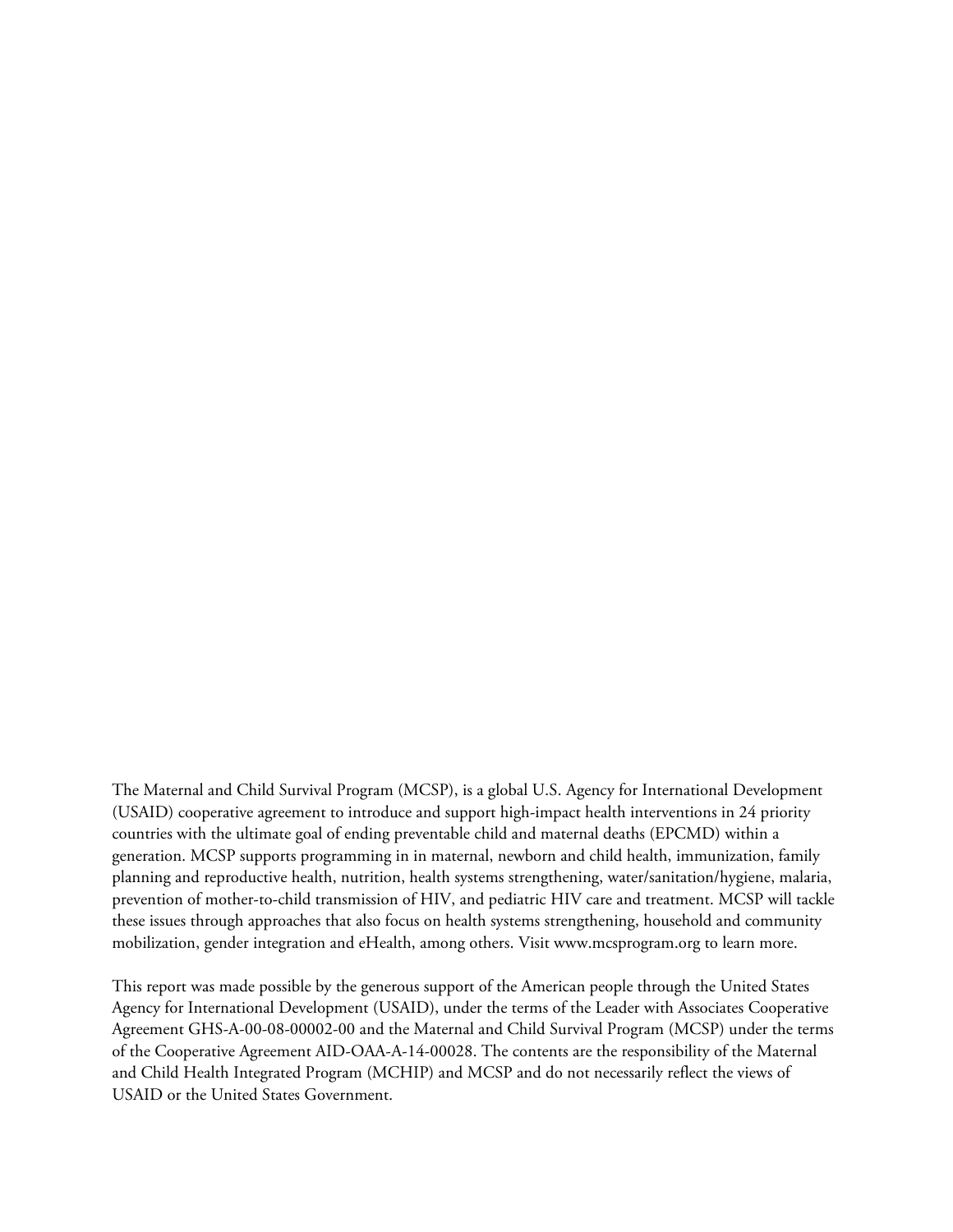# **Table of Contents**

| The Government Family Welfare Assistant and Health Assistant Programs in     |
|------------------------------------------------------------------------------|
| The BRAC Shasthya Shebika Community Health Worker in Bangladesh  5           |
|                                                                              |
|                                                                              |
| India's Community Health Workers: Auxiliary Nurse-Midwife, Anganwadi Worker, |
|                                                                              |
|                                                                              |
|                                                                              |
|                                                                              |
|                                                                              |
|                                                                              |
|                                                                              |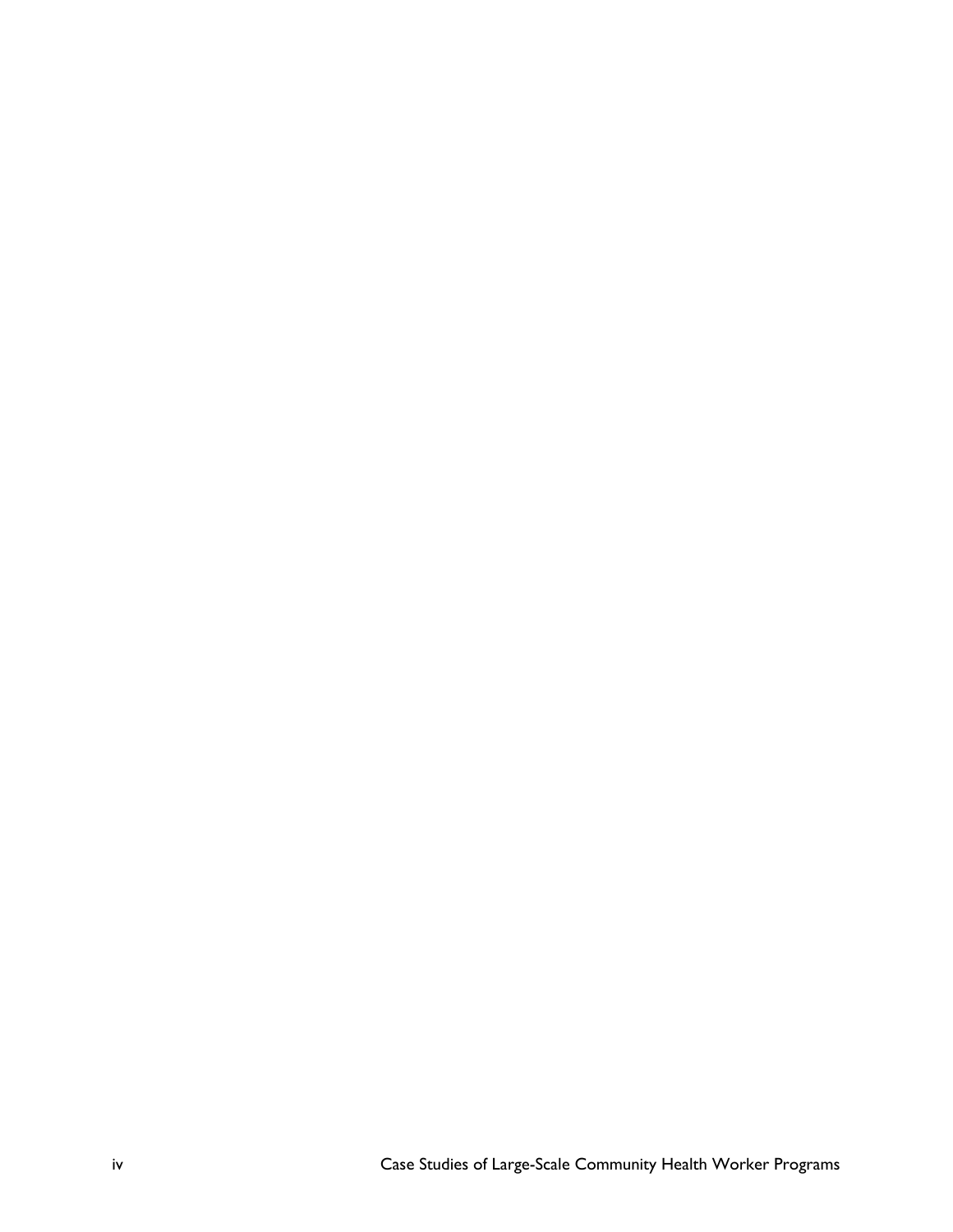# **The Community-Based Health Care System of Afghanistan**

## **Background**

The Afghanistan Community Health Worker (CHW) program is part of the Community-Based Health Care (CBHC) component of the Basic Package of Health Services (BPHS), which was disseminated in 2003 after a year-long consensus building process. The CHW program functions in a context where there are few health professionals and where social and economic structures remain weak.

Much of Afghanistan's population is dispersed widely in difficult-to-reach areas, including deserts and remote mountain valleys. Additionally, the health facilities that did exist in 2003 were not well equipped with either necessary supplies or adequate female staff to provide examinations and services to female patients. Both the maternal mortality ratio (MMR) and the under-5 mortality rate were relatively high, nearly half of children were stunted, and the total fertility rate was 6.7. Less than one quarter of the population had access to safe water, and sanitation was even lower. Communicable diseases, reproductive health needs, immunization rates, and disabilities resulting from conflict were major areas of need and challenge.

### **Implementation**

Community Health Workers are based at health posts in pairs as a male and female team, usually as spouses or as family members. CHWs are selected through a process that includes the nongovernmental organization (NGO) staff and community elders from the population they will serve. The health posts are connected to the district-level facilities operated by the government. At present, there are approximately 29,000 CHWs.

The CHWs are trained and supervised by NGOs who have contracts from the government to implement the BPHS, including CHW training and supervision, in specific districts. These NGO-sponsored activities are funded by multiple international donors, including the World Bank, USAID, and the European Union, with other partners contributing substantially toward the initial development of the program.

## **Training**

Community Health Workers receive three separate three-week modules with a month of field experience in the village in between. Trainers attempt to visit all the trainees in their villages during the month of field experience.

The three modules build from basic and simple knowledge and skills to more complex ones. First, CHWs learn hygiene and care of common conditions such as diarrhea. The second module focuses on maternal and child health (MCH), including pregnancy, birth, postpartum care, and care of newborns, including breastfeeding and immunizations. Finally, the third module focuses on managing childhood illnesses, reproductive health, tuberculosis (TB), and additional skills in communicating with their communities.

### **Roles/Responsibilities**

Community Health Workers conduct a comprehensive set of activities, ranging from health promotion to provision of health services and to referral to the next level of care at a basic or comprehensive health center. Their services include educational services such as prevention of illnesses such as malaria, information on safe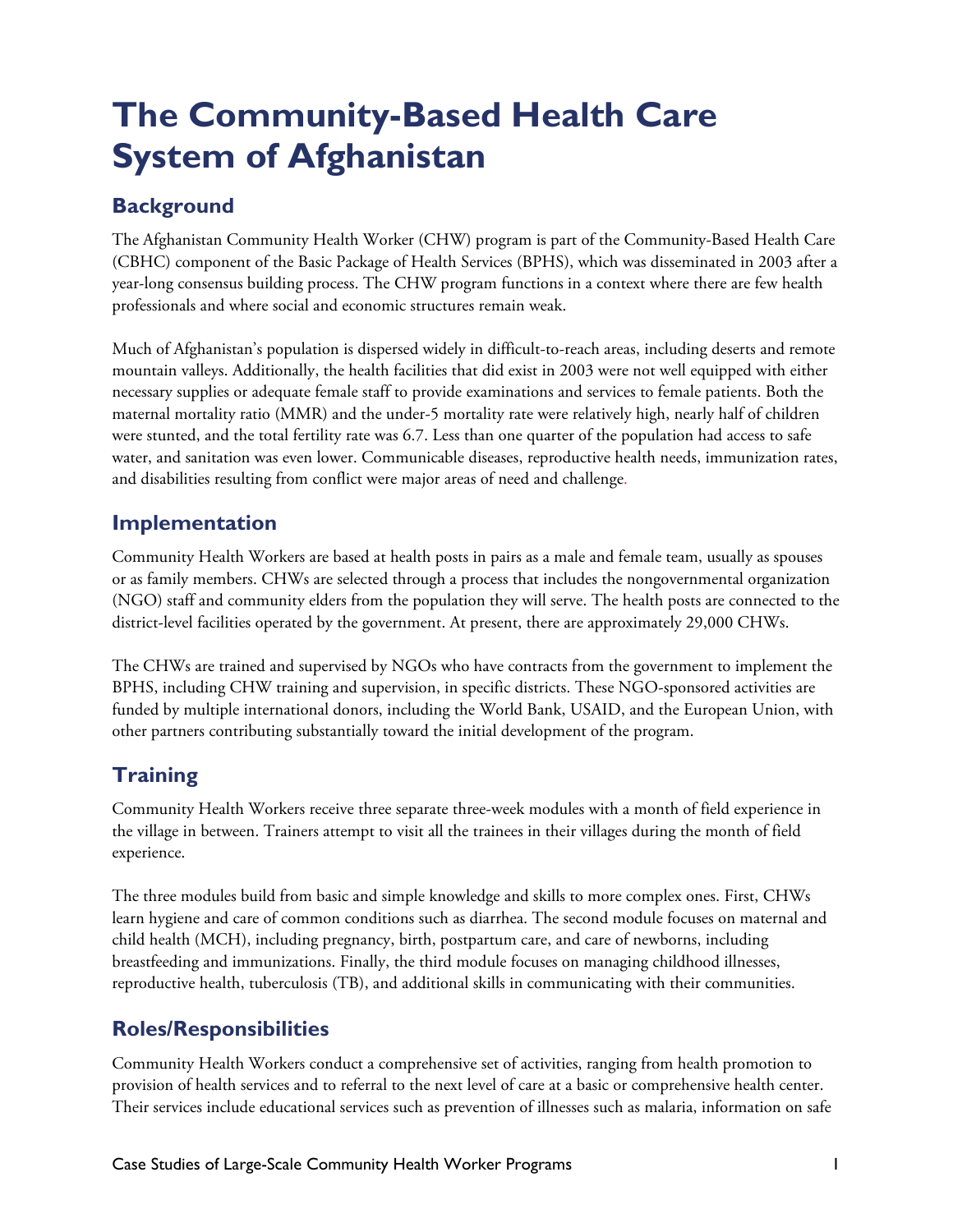pregnancy and delivery, promotion of breastfeeding and nutrition, hygiene, and reproductive health information. CHWs also report vital events (births and maternal and under-5 deaths) to the national health management information system (HMIS), maintain a community map, and manage the equipment and supplies at the health post.

Of note is CHWs' capacity to carry out community case management of acute childhood illness (pneumonia, diarrhea, and malaria where it is endemic), treatment of patients diagnosed with TB, and provision of family planning (FP) commodities.

#### **Incentives**

Community Health Workers are volunteers, which they have been since the program began. Communities have been encouraged to provide support to CHWs, but this has not been very effective. CHWs do receive allowances for travel and food during their monthly visits to the district health facility and any additional training. Other special events and occasions, such as national immunization days, may provide honoraria for CHWs who participate as well; in some regions, CHWs receive in-kind or financial support for caring for specific categories of patients. Since 2010, National CHW Day has been observed on December 5 to honor the contributions of CHWs in Afghanistan.

### **Supervision**

District health facilities, which support health posts, have Community Health Supervisors (CHS)—who are typically males. The CHS usually has a high school education, good communication skills, and lives in the district where he works. CHSs make monthly visits to each health post to provide on-the-job training, check records, the quality of the community maps, as well as drug stocks and supports planning and management of CHW activities. CHWs also come monthly to the "parent" health facility where the CHS is based for a joint meeting with the other CHWs.

#### **Impact**

Community Health Workers now provide a major portion of primary health care services in Afghanistan and are widely recognized as one of the important contributors to Afghanistan's marked improvement in health status during the past decade.

Over the past decade, Afghanistan has seen marked changes for the better on numerous key health indicators. Total fertility, under-5 mortality, and the MMR have dropped, and rates of utilization of antenatal care (ANC) services and births attended by a skill birth attendant have increased. Care of common childhood illnesses, such diarrhea and symptoms of pneumonia, has improved as well. Although these positive changes cannot be attributed directly to the CHWs with any precision, the CBHC system has undoubtedly played a major role in this dramatic progress.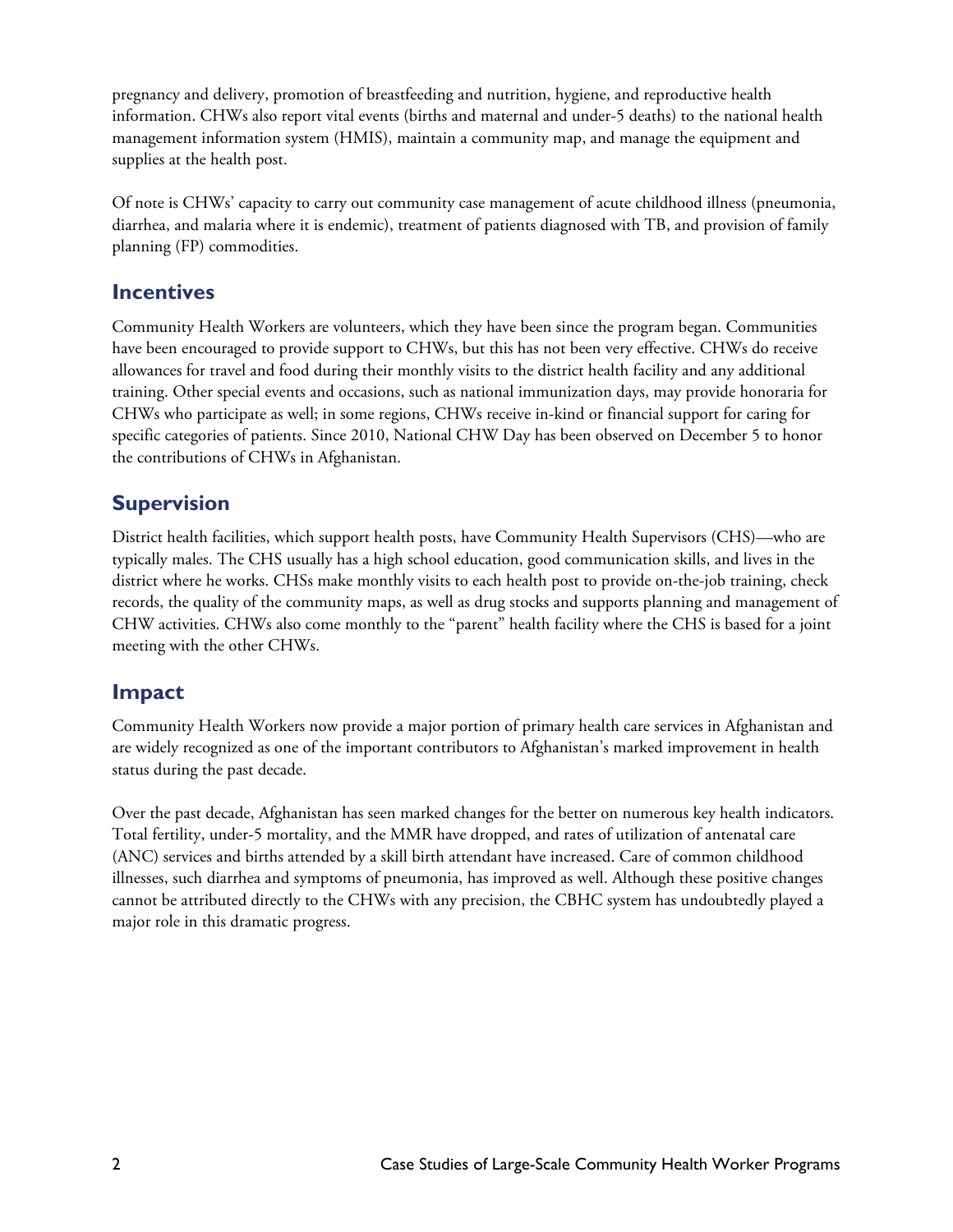## **The Government Family Welfare Assistant and Health Assistant Programs in Bangladesh**

## **Background**

Bangladesh has a strong history of using CHWs to support health services. At present there are some 219,000 CHWs in Bangladesh, with approximately 56,000 of these being government CHWs (see the following section for a discussion of nongovernmental CHWs referred to as BRAC).This case study describes the government programs for Family Welfare Assistants (FWAs), Health Assistants (HAs), and Community Health-Care Providers (CHCPs).

The health status of the poor and vulnerable remains challenging, and families may suffer financial catastrophes if a member falls ill. Communicable diseases, poor MCH, and malnutrition are responsible for high levels of preventable morbidity and mortality. New challenges of the epidemiological shift to chronic and non-communicable diseases are also increasing along with environmental hazards from air and water pollution, injuries, and unhealthy behaviors, such as tobacco use and violence.

While officially Bangladesh's health system has a three-tier service delivery system within the Ministry of Health and Family Welfare (MOHFW) with a comprehensive network of public facilities at tertiary, secondary, and primary levels, in practice it is quite varied and unregulated. Utilization of public sector health centers and district hospitals is low, being responsible for less than 20% of curative services. The public and private sector have a porous boundary and doctors move between the sectors.Village doctors (informally trained providers who practice allopathic medicine) are the dominant providers of care at the community level.

### **Implementation**

Family Welfare Assistants were introduced in 1976 and now number 23,500. Their work focuses on FP and referral of clients for antenatal and postnatal care (PNC). HAs were introduced in 1995—previously they were vaccinators or malaria control workers. At present there are 20,615 HAs. Their work now focuses on immunizations, vitamin A supplementation, and detection and treatment of pneumonia, diarrhea, malaria, and TB. CHCPs were introduced in 2010 to staff community health clinics. They now number 12,991.

Family Welfare Assistants were established to scale up the successful pilot FP program in Matlab, Bangladesh. As the program scaled up with external donor support and technical assistance, the details of the FWAs' work changed slightly, but for more than two decades FWAs were the backbone of the government's FP program. This program is widely credited as being one of the most successful FP programs in the world, which is noteworthy for a country not undergoing simultaneous rapid socioeconomic development.

The government's goal is to have one FWA for every 4,000–5,000 persons and one HA for 6,000 people. There is supposed to be one community clinic, served by one CHCP, for every 6,000 people. The location of each clinic is supposed to be such that 80% of the population is within a 30-minute walk of the facility.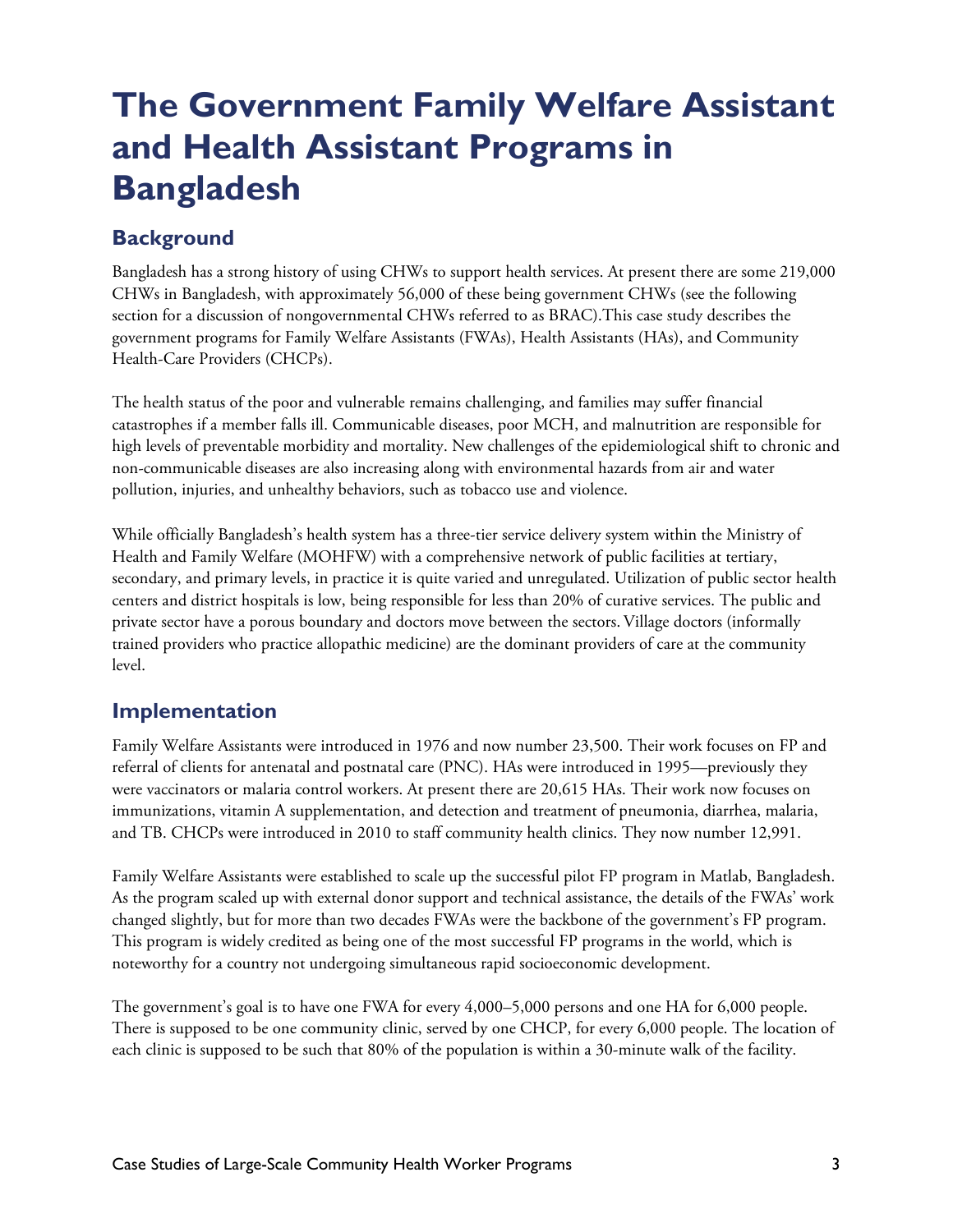### **Training**

Family Welfare Assistants receive 21 days of training followed by on-the-job training. HAs receive training of a similar length. CHCPs receive 12 weeks of training.

### **Roles/Responsibilities**

Family Welfare Assistants visit households every two months, register couples, motivate them for FP, distribute contraceptives, and refer clients for ANC and PNC. HAs provide immunizations and vitamin A capsules and distribute packets of oral rehydration solution (ORS). They visit homes to promote the use of ORS and to treat acute infections (acute respiratory infection, TB, and malaria). CHCPs provide ANC and PNC; treat cases of pneumonia, diarrhea, and anemia; and give injectable contraceptives.

The HAs' target population is women and children in need of immunization. In addition to their other duties, one FWA and one HA are each assigned to work at a community clinic three days a week.

### **Incentives**

Family Welfare Assistants receive a government salary of \$98 per month, HAs receive a government salary of \$103 per month, and CHCPs receive a government salary of \$110 per month.

### **Supervision**

Family Welfare Assistants are supervised by male supervisors, with whom they meet twice each month. HAs are supervised by Assistant Health Inspectors, each of whom is responsible for five to six HAs. CHCPs are supervised by the Sub-district Hospital Manager.

### **Impact**

There are no available evaluations of these CHW programs. The strong CHW presence in Bangladesh is widely perceived to have made an important contribution to Bangladesh's remarkable progress in reducing under-5 and maternal mortality.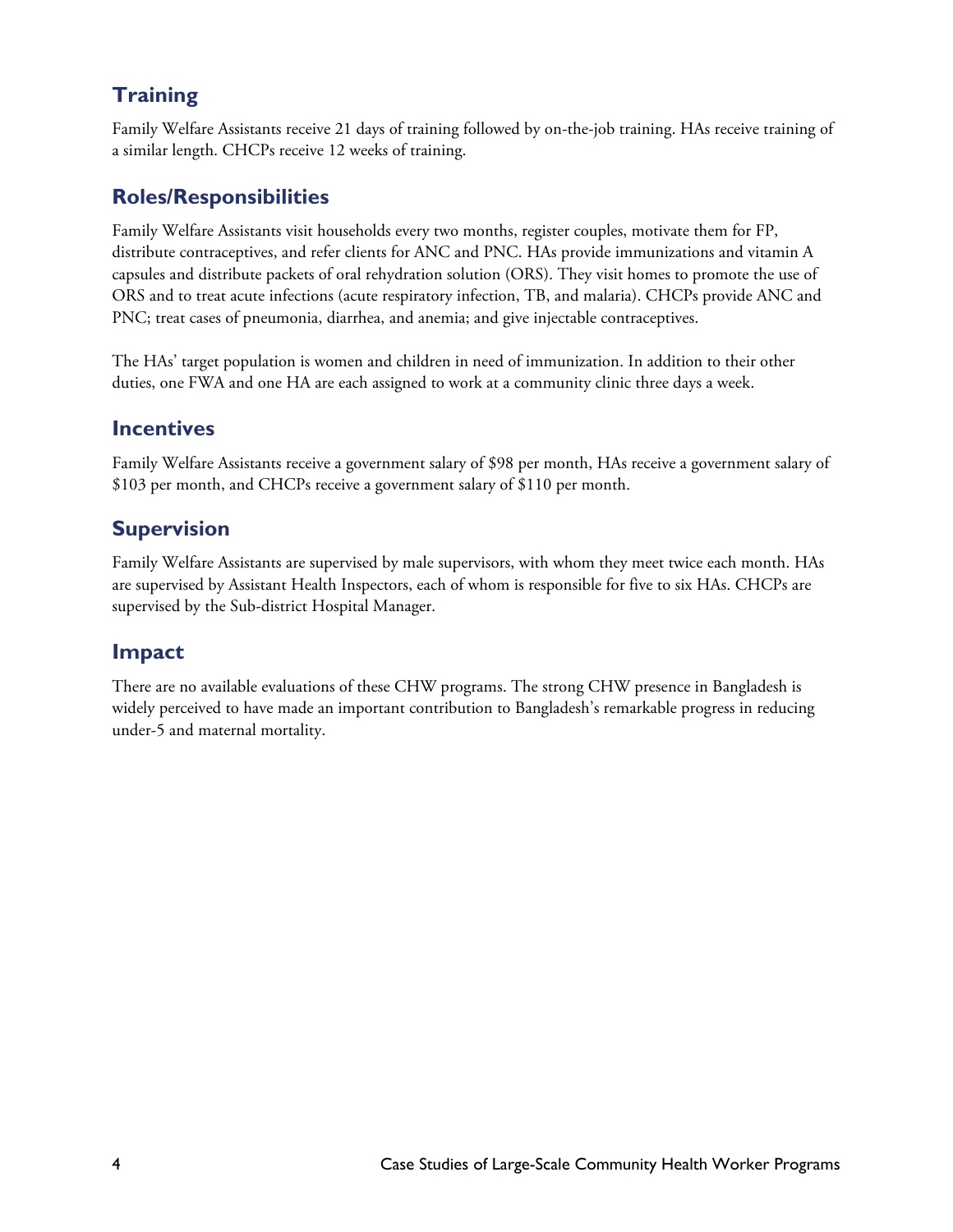# **The BRAC Shasthya Shebika Community Health Worker in Bangladesh**

## **Background**

Bangladesh's health system, though officially organized into a comprehensive network of three tiers of public service delivery is, in practice, a variable mix of public, private, NGO, and traditional providers. Public health facilities generally experience low rates of utilization.

Bangladesh has a history of using CHWs to support health services, both in the public and private sector, and the current model has grown up over several decades. The NGO BRAC, formerly the Bangladesh Rural Advancement Committee, has been refining its CHW strategy over time. Its CHWs, called *Shasthya Shebika* (SS), are rooted in a gendered perspective, focusing on the need for female health workers in Bangladesh to address socio-cultural barriers to access to health care services.

In Bangladesh, communicable diseases, poor MCH, and malnutrition are responsible for high levels of preventable morbidity and mortality. This is particularly true among the poor, whose health status remains vulnerable. New challenges of the epidemiological shift to chronic and non-communicable diseases are increasing, along with environmental hazards from air and water pollution, injuries, and unhealthy behaviors such as tobacco use and violence.

### **Implementation**

BRAC began in the 1970s by adopting China's Barefoot Doctor model for male paramedics, but after that approach failed, it used lesser-trained female CHWs who focused on health promotion and disease prevention. SSs work part-time in the afternoons and serve an average of 250–300 households through monthly visits. In 1990, there were 1,080 SSs, by 2008 the number had grown to 70,000, and at present, there are approximately 100,000 SSs.

## **Training**

*Shasthya Shebikas* are selected from within small groups of women who participate in BRAC's microcredit, savings, and loan programs. Once the women have selected a candidate, BRAC staff, local leaders, and government officials make the final approval of the candidate.

*Shasthya Shebikas* receive four weeks of basic training by the local BRAC office to treat common medical conditions, promote a wide variety of health behaviors, and refer patients to preventive and curative services as appropriate. Refresher training, done in an interactive and problem-solving way, is central to BRAC's method and serves to keep SSs' knowledge updated, provide opportunities for discussion of problems, and facilitate regular contact; it also allows SSs to replenish supplies, including drugs.

## **Roles/Responsibilities**

During monthly household visits, SSs provide health promotion sessions and educate families on nutrition, safe delivery, FP, immunizations, hygiene, and water and sanitation. They also use this time to sell basic health products, a system described under the incentives section.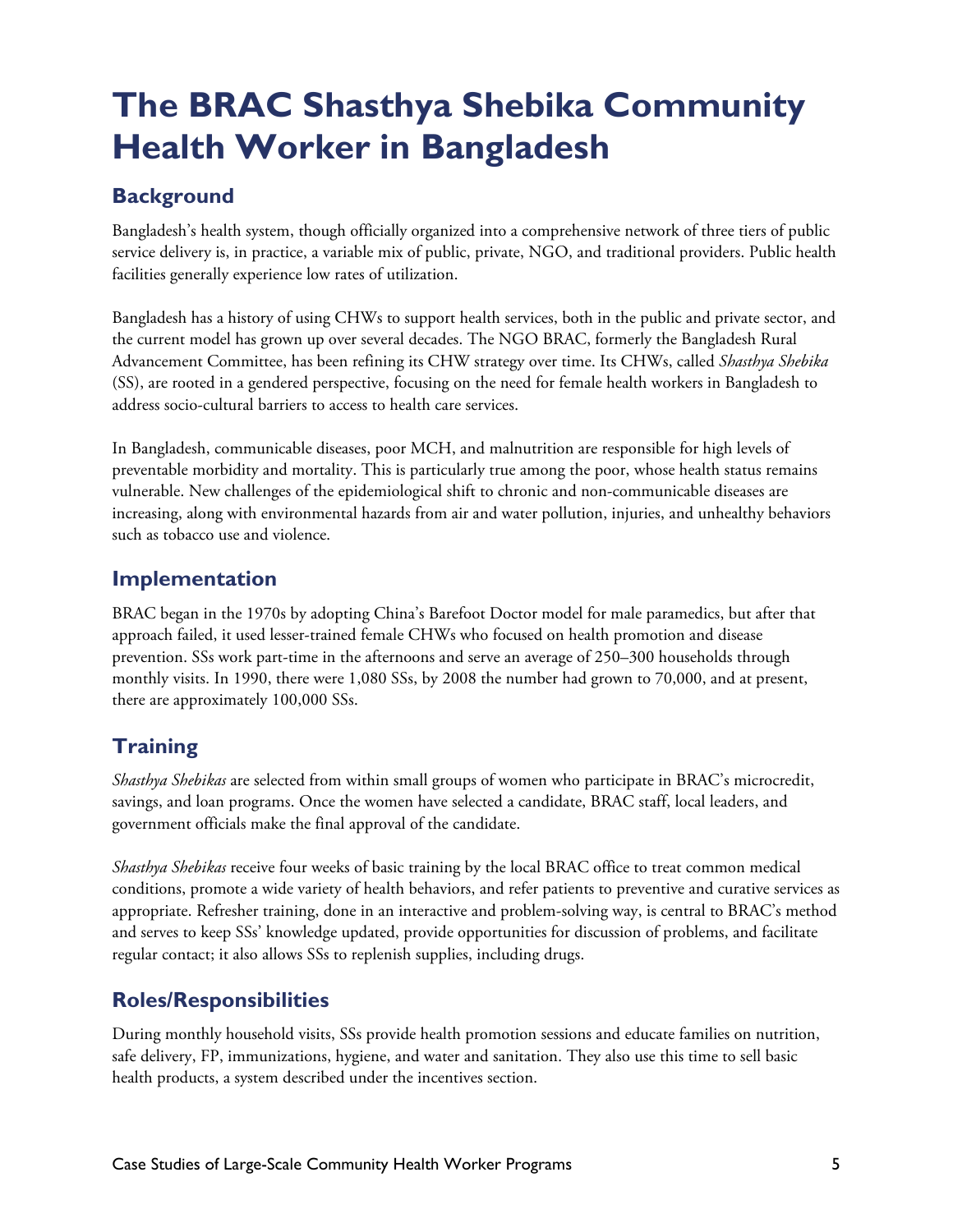When someone has an illness that the SS cannot manage, the SS is trained to refer the person to government health centers or a BRAC clinic. SSs collaborate with traditional birth attendants and also link to the formal public health system by mobilizing and referring the population in their catchment area for services, such as immunization and de-worming, as well as for symptoms of illnesses such as TB.

#### **Incentives**

*Shasthya Shebikas* are given small loans to establish revolving funds, which they use to make money by selling health products at a small markup. These products include oral contraceptives, birthing kits, sanitary napkins, iodized salt, condoms, essential medications, and vegetable seeds.

BRAC introduced the sales component to provide a small profit as an additional incentive for and motivation to the SS, who are volunteers, to continue working. They also receive compensation for good performance such as identifying pregnant women during their first trimester. Since the SSs are also part of the women's savings and loan groups, they have access to resources and support to pursue other income-generating schemes as well.

### **Supervision**

SSs are supervised by *Shasthya Kormis* (SKs), who are also recruited from their communities. SKs are paid a sum equivalent to about \$40 per month to supervise the SSs and perform ANC in villages. The SKs, all women, have a minimum of 10 years of schooling and work between four and five hours per day. They accompany each of the SSs in their charge on community visits at least twice per month and meet monthly with their group of SSs to discuss problems, gather information, and provide supplies and medicines. BRAC program staff members also participate in supervision. There is a formal link to the local government's health service delivery system for referral when necessary.

### **Impact**

Supervisors track SS performance and BRAC provides support to address challenges as they occur.One formal study assessed how well SSs managed childhood pneumonia using the protocol approved by the World Health Organization (WHO); the study revealed that the SSs performed as well as physicians in implementing this protocol. Another formal study compared the prevalence of TB in control districts with districts where SSs were identifying suspected cases and providing directly-observed treatment (DOT) for those diagnosed with TB and demonstrated that the prevalence of TB in BRAC areas was half of that in control districts.

The BRAC CHW program is self-sustaining and is widely perceived to have made an important contribution to Bangladesh's remarkable progress in reducing under-5 mortality and to its national TB control program.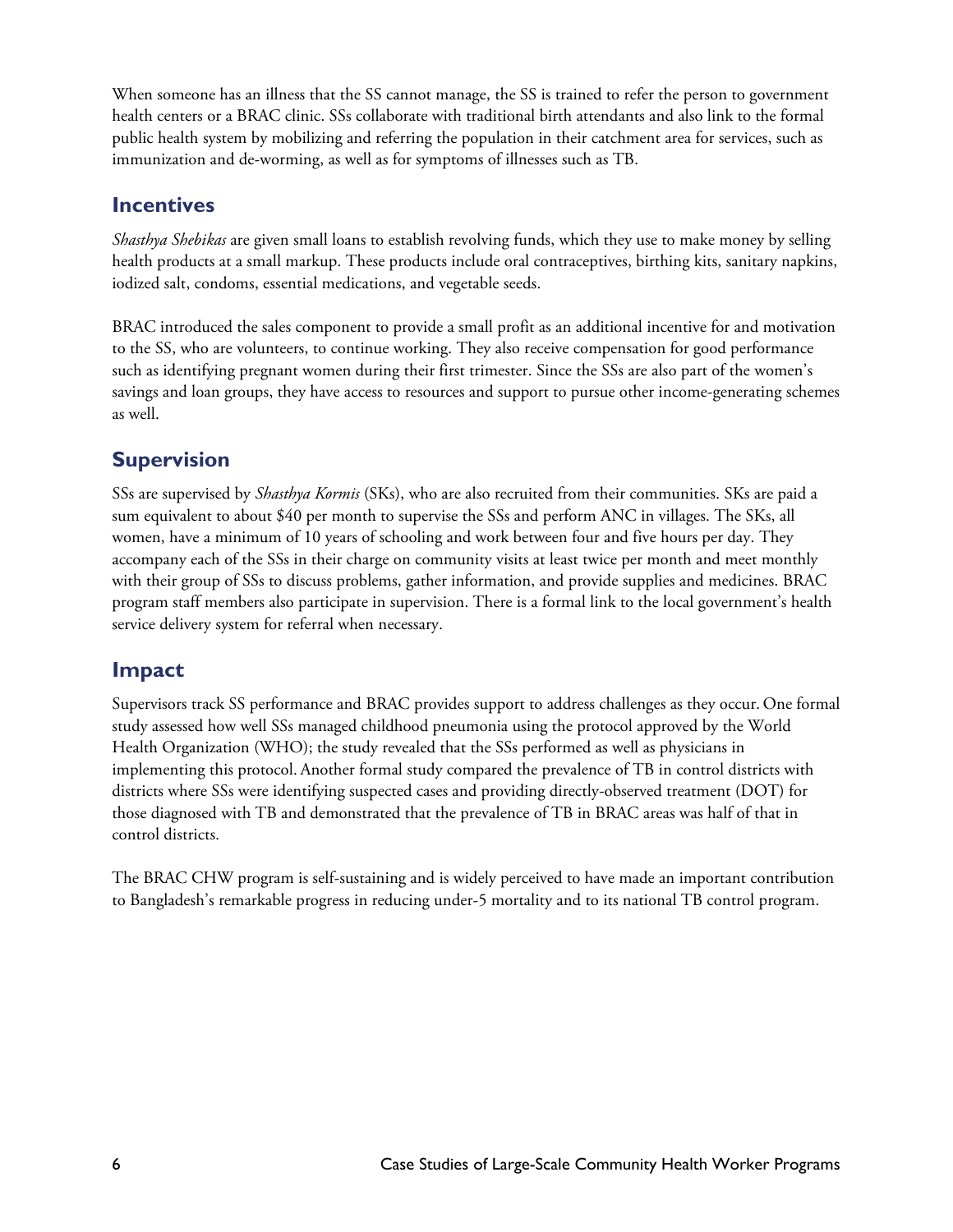# **The Community Health Agent Program of Brazil**

## **Background**

The Brazilian health system dates back to large-scale vaccination and other public health campaigns that were implemented by sanitary police in the late 1800s and early 1900s. A strong private health care system also developed in the 1950s; it continued to expand with the support of the federal government, as did primary health care programs. CHW programs have been implemented in Brazil for decades, including the successful *Visitadora Sanitaria* (health visitor) program in which CHWs provided immunizations, information, and various other MCH interventions. The *Programa Saúde da Família* (Family Health Program, now called the Family Health Strategy and abbreviated PSF) was launched in 1994, building upon several previous decades of experience in rural, underserved areas with Community Health Agents (CHAs), who were legally recognized as professional in 2002.

Brazil has undergone a demographic, epidemiological, and nutritional transition since the 1970s. During this transition, fertility, infant mortality, and illiteracy have all decreased as life expectancy and urbanization have increased. Despite these positive advancements, the country is plagued by increasing levels of noncommunicable diseases, including very high levels of hypertension and diabetes as well as other health issues such as use of unsafe abortion, teen pregnancies, sexually transmitted infections, and road traffic injuries.

The health system in Brazil has three levels, but emphasis is placed on the primary health care (PHC) level for basic services. Secondary care consists of community-level hospitals and tertiary care is provided at specialty referral hospitals, mostly by the private sector and public teaching hospitals. Family Health Care teams (*Equipos de Saúde Familiar*) work together at the PHC level and include CHAs, auxiliary nurses, and a nurse and a doctor. The private sector also has a substantial presence, and coordinating the mix of public and private services remains a challenge for Brazil's health system. A central feature of the Brazilian health system is the engagement of civil society in decisions about government health programs.

### **Implementation**

Originally, CHAs provided vertical (centrally directed) MCH services (such as immunizations and FP) in isolated rural areas where services were limited, but have evolved into the cornerstone of the national PHC program that reaches virtually the entire population of the country. The scope of work for the health care teams varies with geographic distribution, but most teams provide comprehensive care through promotive, preventive, recuperative, and rehabilitative services. Key services provided by CHAs include the promotion of breastfeeding; the provision of prenatal, neonatal, and child care; the provision of immunizations; and participation in the management of infectious diseases, such as screening for and providing treatment for HIV/AIDs and TB.

Family Health Care Teams are managed by municipalities. There are usually four to six CHAs on each team (but sometimes more), each CHA is responsible for 150 families (ranging from 75 to 200 households). Some teams also include a dentist, an assistant dentist, a dental hygienist, and a social worker. Currently, Brazil has 236,000 CHAs working as part of 33,000 Family Health Care Teams.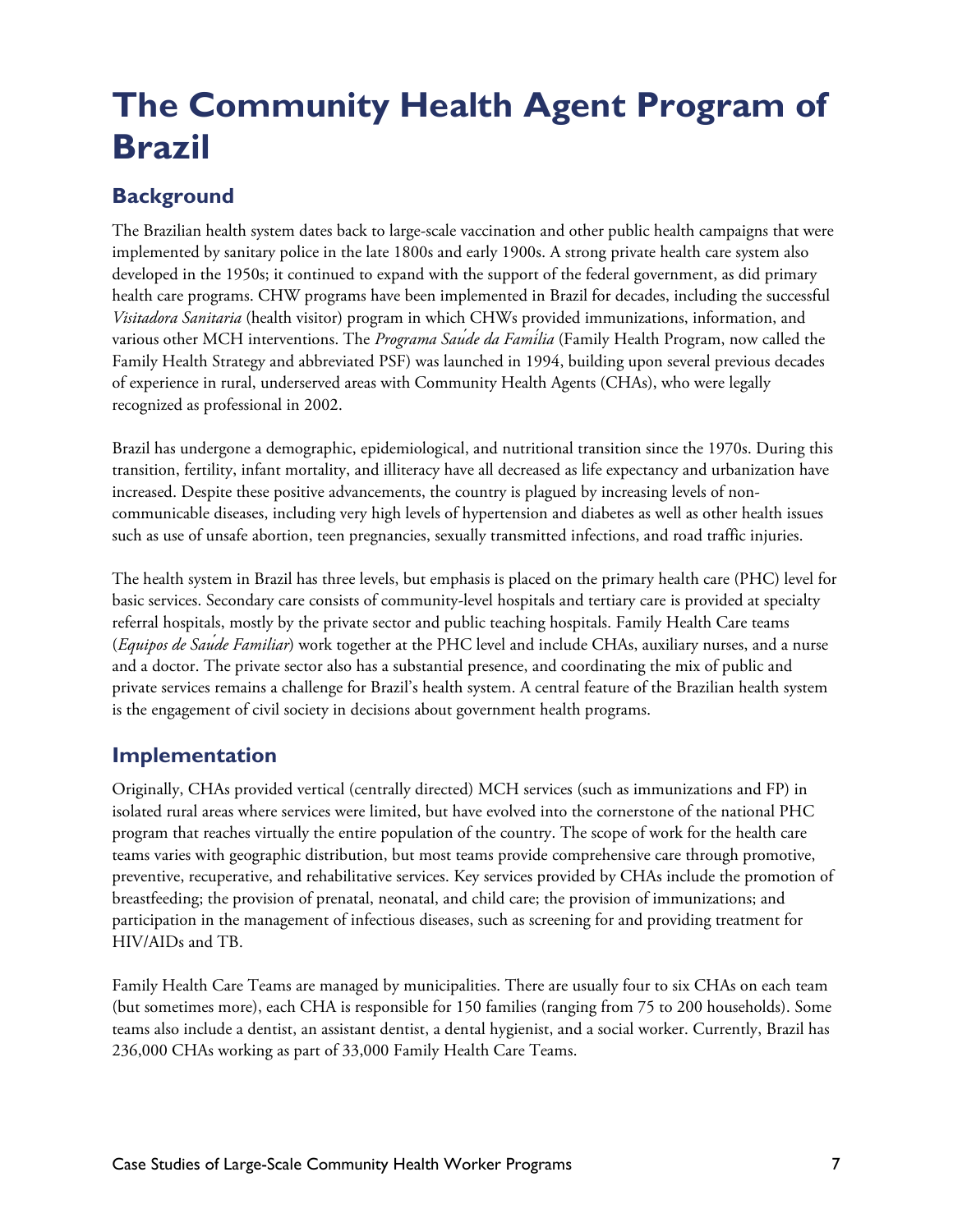## **Training**

The CHAs, who are often selected by local health committees, must be literate adults who work in the community where they reside. Training of CHAs is conducted at the national Ministry of Health (MOH), but the training curriculum is approved by the Ministry of Education. Nurses provide eight weeks of formal didactic training at regional health schools. Following this, CHAs receive four weeks of supervised field training. CHAs also receive monthly and quarterly ongoing training.

### **Roles/Responsibilities**

The scope of work for the health care teams varies with geographic distribution, but most teams provide comprehensive care through promotive, preventive, recuperative, and rehabilitative services. CHAs register the households in the areas where they work and are also expected to empower their communities and link them to the formal health system.

Community Health Agents are full-time salaried workers, earning in the range of \$100 to \$228 per month.

### **Supervision**

Community Health Agents are supervised by nurses and physicians from the local clinics. Supervisory nurses spend 50% of their time in their supervisory role and the rest of their time working in the local clinic. Brazil also has strong referral systems. CHAs report any ill person within their catchment area to a nurse and the CHA may, at times, escort the person to the local health facility. Upon the patient's release, the CHA is expected to maintain the continuum of care and follow up with the patient. The CHAs' role performed helps to ensure accountability of the health system to local health needs.

### **Impact**

Brazil has experienced dramatic improvements in a broad range of national health indicators over the past three decades. A variety of factors such as socioeconomic development, social improvements, and conditional cash transfers have facilitated this progress, but the PSF and various health interventions, including the use of CHAs, have been critical components in the improvement of health indicators.

Some of the most striking health improvements have been in the areas of infant and under-5 mortality, which have decreased over the same time period as PSF coverage increased substantially. Encouragingly, the most drastic improvements were seen in some of the poorest municipalities as well as in rural areas.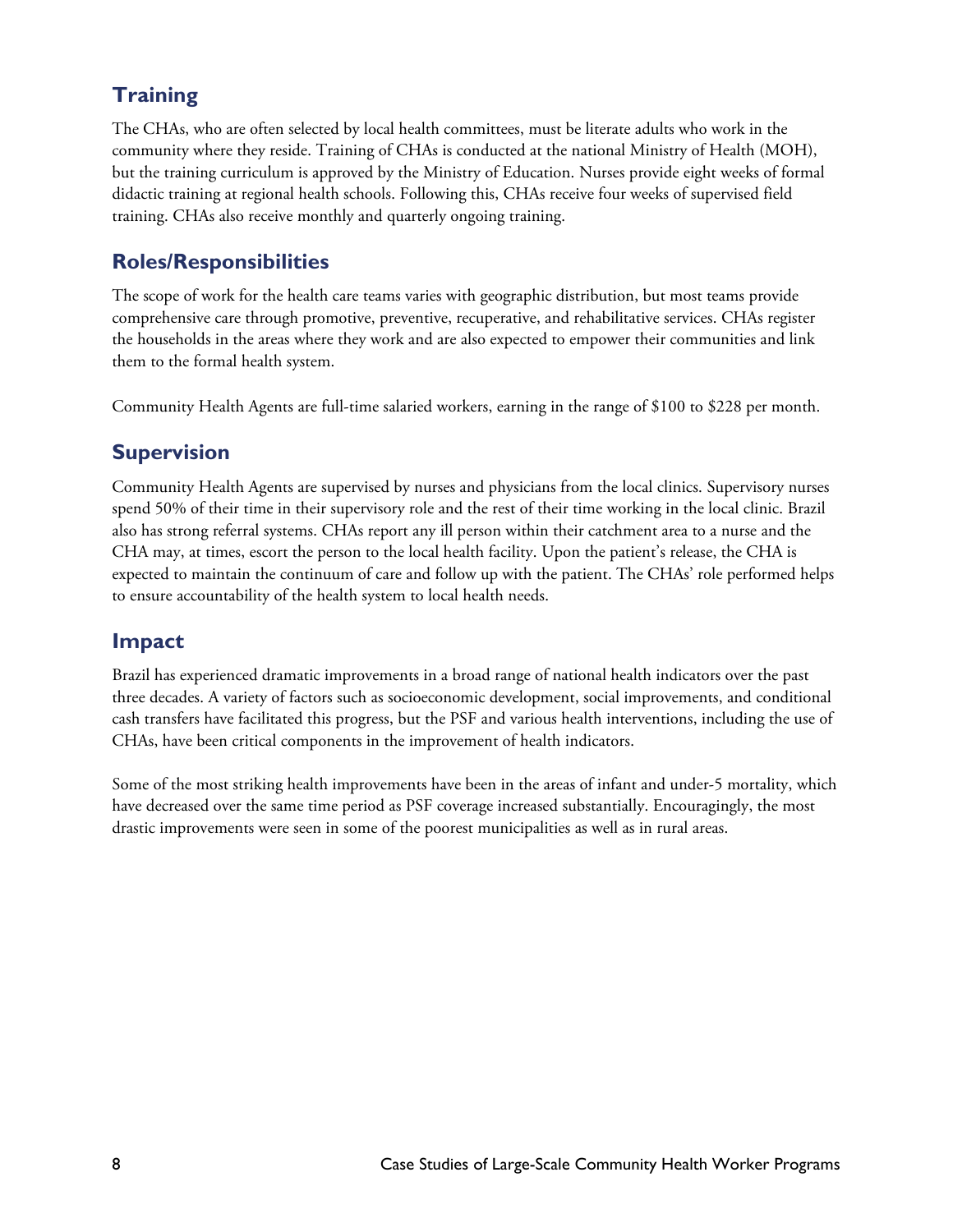# **Ethiopia's Health Extension Program**

## **Background**

Community health workers have a long history in Ethiopia dating back to around the time of the 1978 Alma Ata Conference on Primary Health Care; some programs in the 1970s and 80s trained several thousand workers. In fiscal year 1997–1998, the Ethiopian Federal Ministry of Health (FMOH) launched the National Health Sector Development Program (HSDP), which shifted the health system focus from predominantly curative to more preventive and promotive care, and it prioritized the needs of rural inhabitants, who make up 83% of the Ethiopian population.

The first cadre of Health Extension Workers (HEWs) was trained in 2004. In the following years, Ethiopia expanded its PHC programs in hope of achieving universal health coverage. Human resources that serve at the community level in Ethiopia include HEWs, voluntary CHWs, and Community Health Promoters (CHPs), now called Health Development Army (HDA) volunteers. There have been numerous recent changes in the Health Extension Program; following its rapid expansion of coverage in rural areas, attention shifted to scaling up services to urban and pastoralist communities.

Key health issues in Ethiopia include high rates of maternal and child mortality and malaria. Ethiopia also has a large burden of other infectious diseases and malnutrition, which stretch the health system's resources and are associated with substantial morbidity and mortality.

### **Implementation**

Health Extension Workers are a formally recognized cadre that has strong political support, including from the FMOH and the prime minister. HEWs are full-time employees and are supposed to split their time between health posts and the community. These expectations have changed considerably since the HEW program was initiated. HEWs were originally conceived as links between their local community and the formal health services, dedicating at least 75% of their time to community outreach activities. Recent reports recommend that HEWs spend 50% of their time in the health post and 50% in the community. The main role of the HEW is in health promotion, disease prevention, and treatment of uncomplicated and non-severe illnesses, such as malaria, pneumonia, diarrhea, and malnutrition.

Related to HEWs, the HDA volunteers' role is to increase utilization of PHC services through part-time work (less than two hours per week) within their communities. Their services include prevention, health promotion, and health education; support for outreach work by health services; and participation in or support of campaign-type activities. They are expected to be model community members and to share health information with others in their communities.

## **Training**

Health Extension Workers have more than one year of pre-service training conducted by trainers who were taught through a cascade train-the-trainer approach. HEW training is a collaboration of the FMOH and the Ministry of Education and occurs at 40 technical and vocational education training schools.

Health Extension Worker training includes didactic and clinical training in modules on (1) family health services, (2) disease prevention and control, (3) hygiene and environmental sanitation, and (4) health education and communication. Recently, HEWs received a one-time, one-month in-service training provided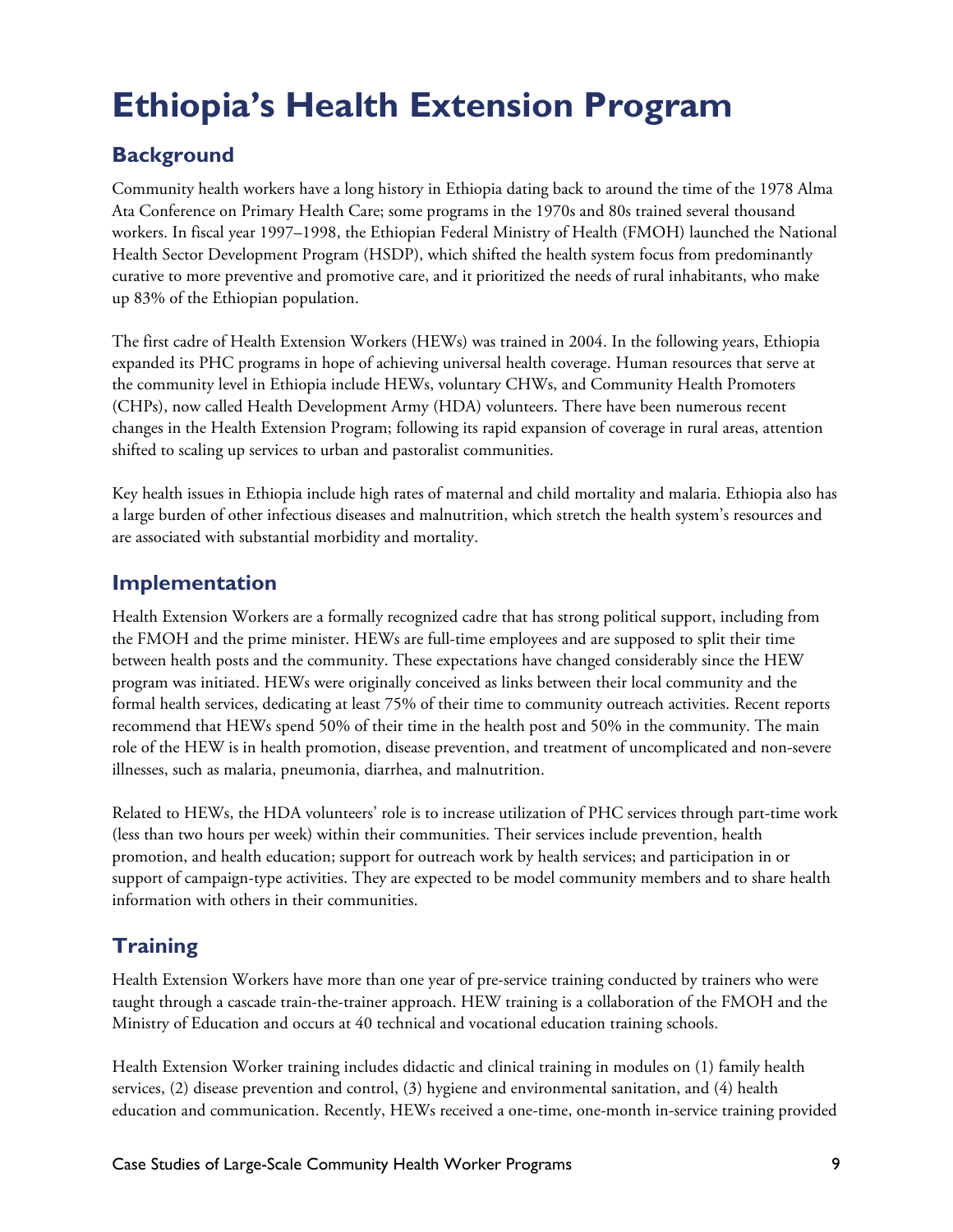in response to identified inadequacies in their initial training. Continuing education trainings are available, but are sometimes overlapping in terms of content and are not always well coordinated.

Community Health Promoters who train to become HDA volunteers receive an initial training conducted by the HEWs. HDAs are given 96 hours of training on prevention of communicable diseases, family health, environmental and household sanitation, and health education.

## **Roles/Responsibilities**

Health Extension Workers provide a range of services, including prevention, health promotion, and health education; support for outreach health services; distribution at the community level of commodities whose use does not involve clinical judgment; clinical case-management that involves exercising clinical judgment; ongoing care or support to assist people with a chronic illness (e.g., HIV/AIDS); and participation in and support of campaign-type activities. They also provide immunizations, injectable contraceptives, basic first aid, diagnosis and treatment of malaria and diarrhea, and treatment of intestinal parasites. Finally, they help train and oversee the HDAs.

### **Incentives**

Health Extension Workers are formal employees and are paid a salary. HDA volunteers are not monetarily compensated, but receive nonfinancial incentives such as formal recognition, ongoing mentorship, certificates, and recognition at community celebrations.

### **Supervision**

Supervision is conducted by the *woreda* (district) supervisory team, which comprises a health officer, a public health nurse, an environmental/hygiene expert, and a health education expert. In 2005, HEWs had an average of three supervisory visits over the course of nine months.

### **Impact**

At present, Ethiopia is making some of the strongest improvements in health in all of Africa. Its declines in under-5 mortality and in maternal mortality, along with dramatic improvements in the contraception prevalence rate, are among the most notable in all of Africa. HEWs are widely seen as the main reason that services have expanded and these results have been achieved.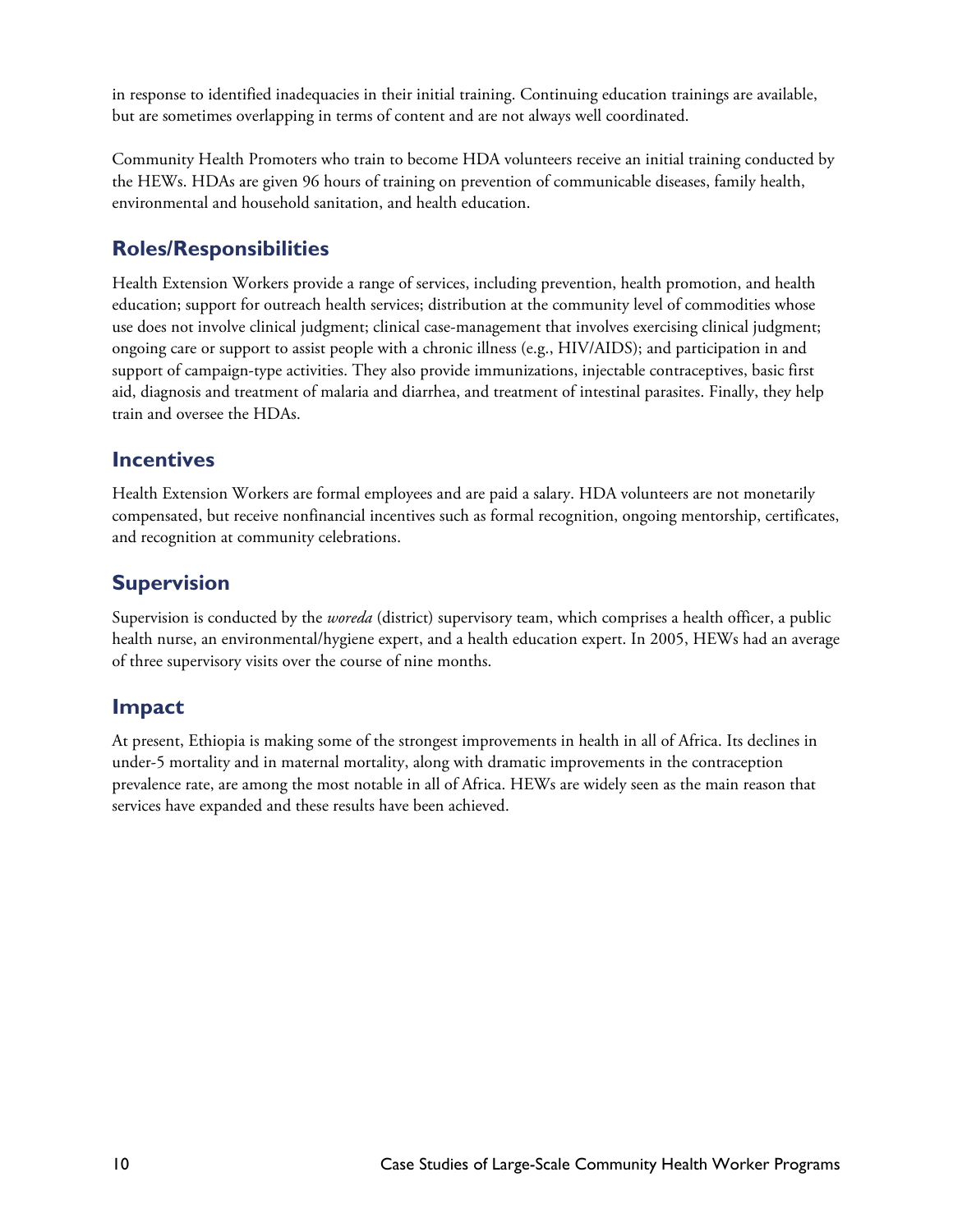## **India's Community Health Workers: Auxiliary Nurse-Midwife, Anganwadi Worker, and Accredited Social Health Activist**

### **Background**

India has three cadres of CHWs. The first cadre created was the Auxiliary Nurse-Midwife (ANM), who are based at a subcenter and visit villages in addition to providing care at the subcenter. The second was the *Anganwadi* Worker (AWW), who works solely in her village and focuses on provision of food supplements to young children, adolescent girls, and lactating women. The most recently created cadre is the Accredited Social Health Activist (ASHA), who also works solely in her village. ASHAs focus on promotion of MCH, including immunizations and institutional-based deliveries, for which they receive a performance-related fee.

India's health care system, including its network of primary health centers, was established in the late 1940s, soon after India's independence in 1947. Subcenters were added in the 1960s and the first ANMs were also added to the system to help staff the subcenters. The role of ANMs, originally envisioned as village-level midwives, expanded to include a wide range of preventive and curative work at the village level, particularly around FP and immunization. In the 1970s, *Anganwadi* centers were developed to address nutritional issues, and the AWWs were added. After some years of trial, error, and lack of necessary buy-in and support, the National Rural Health Mission was officially launched in 2005, and, with it the ASHA program.

Over the past 60 years, the health status of Indians has improved markedly. Progress has been seen in the areas of infant mortality rates (IMR) and MMR as well as in decreased fertility rates. However, despite rapid growth in GDP over the last 20 years, India has consistently failed to meet national and international health targets, and it has improved its health status more slowly than most other Asian countries. A "double burden" of disease, including communicable as well as rising incidence of chronic conditions—such as mental health disorders, diabetes, and cardiovascular disease—adds an additional layer of challenge and complexity.

India also has a prominent private health care sector. In fact, the majority of Indians seek care at private facilities rather than at free government health centers because of convenience, ease of accessibility, and perceived superior service.

### **Implementation**

All cadres of CHWs in India must be female. The ANM cadre, based out of subcenters, is the most welleducated and oldest cadre among the village-level health workers, having been established in the 1960s. As the new and often younger addition, ASHAs are monitored and supported by ANMs and AWWs. The ASHA is seen by some policymakers as a means of reducing the labor burden on the ANM, and is often seen as the ANM's assistant or helper. Each village is supposed to have one AWW and one ASHA worker. AWWs provide information about basic child health and nutritional supplementation for children younger than six years of age, adolescent girls, and lactating women.

There are at present 208,000 ANMs, 1.2 million AWWs, and 857,000 ASHA workers. They each have their own supervisory systems and payment systems.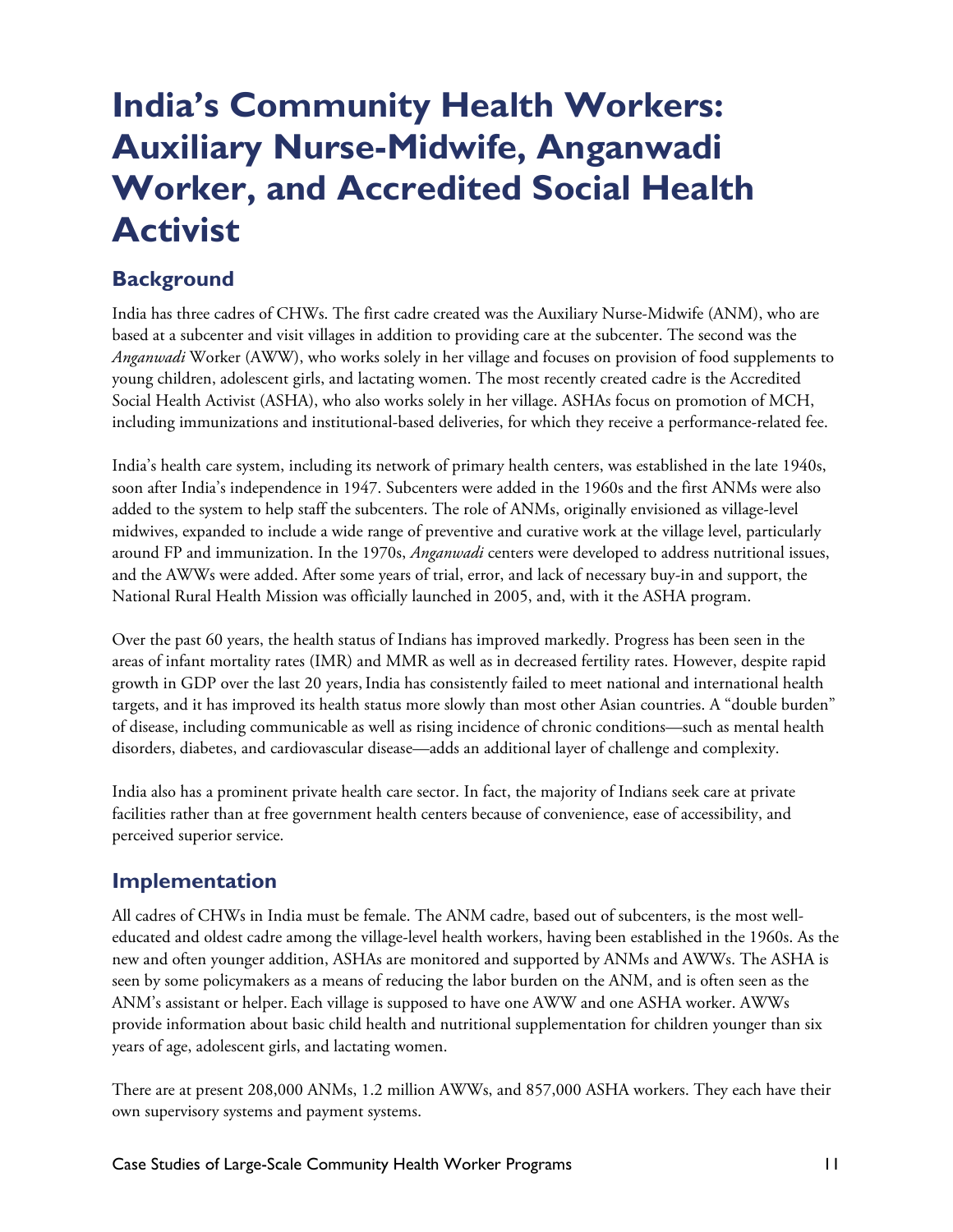## **Training**

The AWWs and ASHAs are chosen by their village while the ANMs are hired by the district health administration. ANMs receive 18 months of training while AWWs and ASHA workers each receive 3–4 weeks with additional trainings from time to time.

### **Roles/Responsibilities**

ANMs are now officially Multipurpose Workers with a broad set of responsibilities, including supporting AWWs and ASHAs. Some obtain additional training to manage birth complications and refer women with complications to higher levels of care, and some obtain additional training for insertion of intrauterine devices. AWWs manage nutritional supplementation at *Anganwadi* centers for young children, adolescent girls, and lactating women. They also help with promotion of healthy behaviors and mobilization of the community for improved water and sanitation, participation in immunization activities, and other special health activities. ASHAs focus on facilitating institutional deliveries, immunizations, provision of basic medicines (including oral contraceptives), and referral of patients to the subcenter.

#### **Incentives**

ANMs are paid a government salary. AWWs are considered to be volunteers, but are paid an "honorarium" of about \$27–\$29 per month. ASHAs receive performance-based incentives, such as \$10 for facilitation of an institutional delivery and \$2.50 for facilitation of a child's completion of immunizations. They also now receive \$16 per month for completing their day-to-day routine tasks independent of the specific tasks for which they receive performance-based incentives.

### **Supervision**

Supervision of each of these three cadres is carried out independently. A system of monitoring the activities and records for each is in place, however, for all cadres, there is a widespread consensus that the supervision is inadequate.

Although ASHAs are supposed to be representatives of and accountable to the people, they receive their payments through the ANM at the primary health center and are often treated as extensions of the health system. ANMs consider ASHAs their assistants, which diminishes the ASHA's "social health activist role." In addition, ANMs provide mentoring and support for the ASHAs linked to their primary health centers, yet have no official supervisory position.

### **Impact**

Evaluations of these programs have produced mixed results. Wide variations exist in the quality of training and in the competency and effectiveness of these CHWs, but strong efforts are under way (particularly for the ASHA Program) to improve training, supervision, remuneration, and logistical support. Despite these challenges, the value of CHWs is perceived as substantial in India and as a key strategy towards further development and improvement of health status.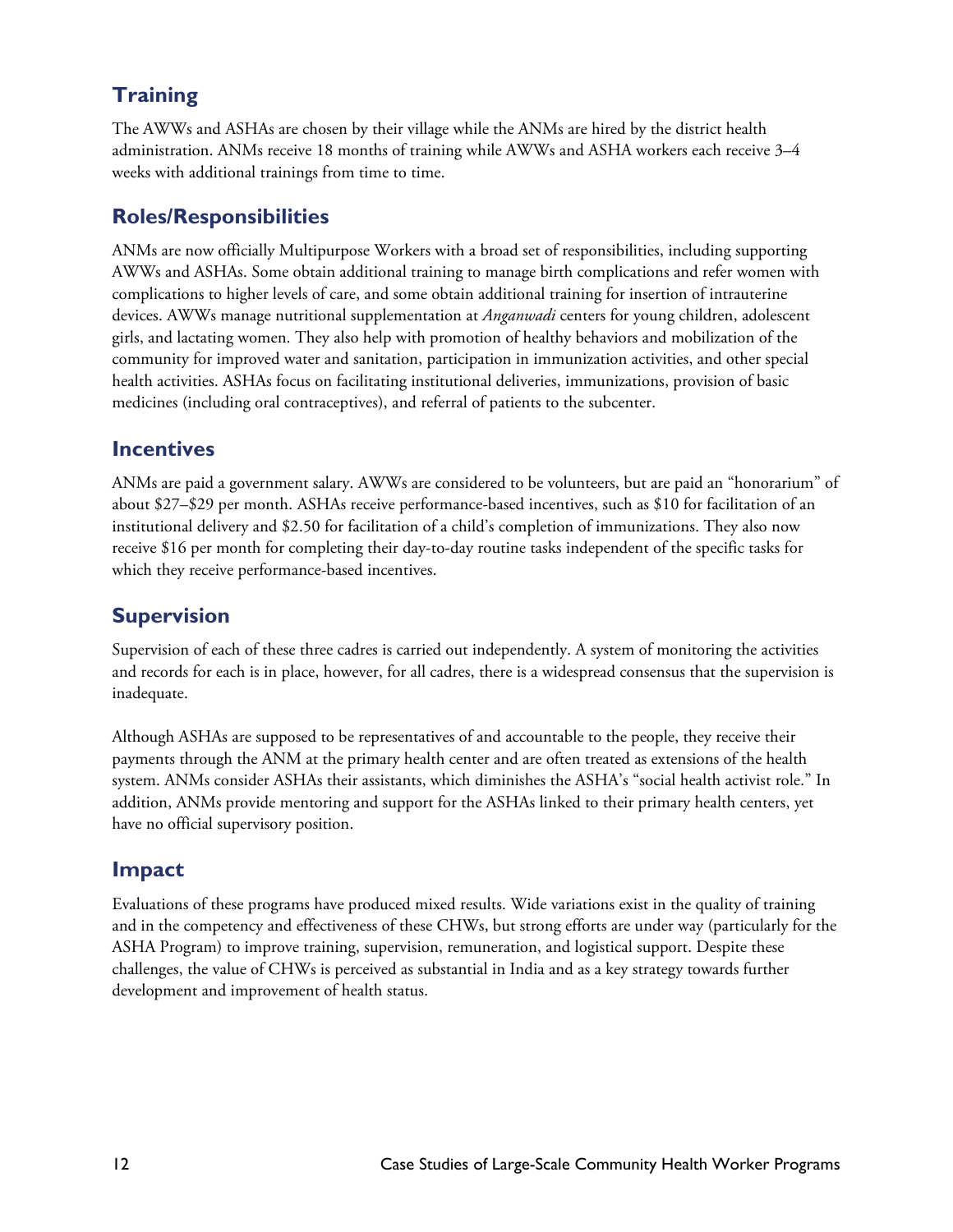# **Kaders: Indonesia's Community Health Workers**

## **Background**

Built on Indonesia's national women's Family Welfare Movement (PKK) of the 1970s, volunteers called *kaders* were trained to conduct health and nutrition promotion activities in each village. In the mid-1980s, the *posyandu* program was formally recognized by the MOH. The program's goal was to decrease infant and child mortality, improve FP acceptance, improve nutrition, and empower the community through community health activities.

The *kader* program was primarily developed to address malnutrition, which was identified as the greatest threat to Indonesian children in the 1970s.Over the next two decades, with regular attention to monthly monitoring of child growth and use of locally grown foods and recipes, malnutrition was halved without food supplementation programs, which was popular at that time in many other countries. Progress has been achieved in other areas, such as decreasing IMR and, specifically deaths from diarrhea. High rates death within the first month of life remain, pointing to the need for improved quality delivery and PNC services.

Indonesia's public health system includes facilities at the central, provincial, district, subdistrict, and village levels, largely managed through a decentralized system responsible to the provincial and district levels of government.

### **Implementation**

A *posyandu* is a health post in the community that is staffed by *kaders,* who are almost exclusively women and are chosen by and from within their community to support services at the *posyandu*. Each *posyandu* serves approximately 100 children younger than five years of age or about 700 persons in the community.There are an estimated 1 to 1.5 million *kaders*, and there are 4–5 *kaders* who volunteer at each *posyandu*. Sessions at the *posyandu* are held monthly, at which time mothers and infants receive services for registration, weighing, result recording, advice or counseling on growth and development, and other health services (such as immunization or FP).

There is a community-level monitoring system called SKDN that is used in some *posyandus* to monitor progress. It consists of indicators that were designed to be simple and easy enough to use for community-level feedback and tracking of progress, but also to provide useful coverage information for the formal health care system. Key indicators are (1) the proportion of children reached (e.g., given growth cards); (2) the proportion of children with growth cards who were weighed; and (3) the proportion of children weighed who gained weight. A wall chart is then constructed at the community level to track a village's progress.

## **Training**

*Kaders* are selected by their communities based on a set of characteristics, including education achievement, how integrated they are within the community, personality, dedication to service and willingness to commit to the time requirements. *Kaders* receive one week of training and, over time, accumulate the skills and equipment necessary to carry out a set of tasks, including growth monitoring and promotion, treating common illnesses such as diarrhea, and preventing disease and malnutrition.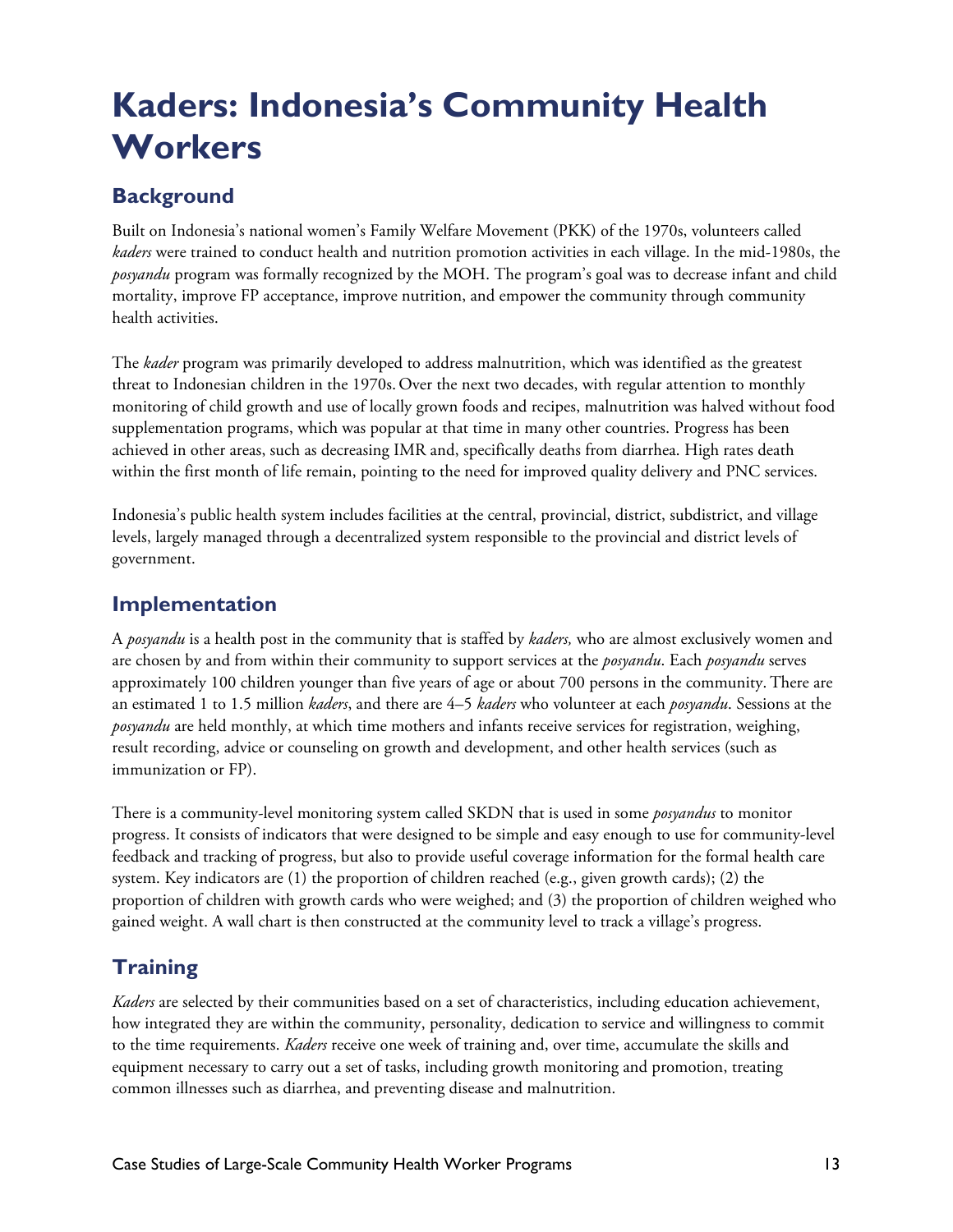### **Roles/Responsibilities**

*Kaders* conduct the *posyandu* sessions, where their basic roles include registration and recording on motherinfant cards, weighing, growth monitoring, providing nutrition advice, and counseling on FP. Outside of the monthly *posyandu* sessions, the *kaders* carry out follow-up visits in the community, attend community committee meetings, and update *posyandu* target and utilization data. *Kaders* work about 8–10 hours monthly.

#### **Incentives**

The *kaders* provide voluntary service without financial compensation. However, *kaders* may receive informal types of compensation, such as free medical treatment from higher levels in the health system. There is also a high cultural value placed on doing something for one's neighbors, so volunteering as a *kader* is highly esteemed.

The low level of financial requirement for the program, once a *kader* has been trained, frees up community resources to be used in ways that the community committee decides on. Financing for the program goes to fund operational activities, nutritional foods for children under 5, *kader* transportation costs, start-up capital for *posyandu* commercial activities, and costs for transport for patients requiring referral. Community members, community health savings, donations from local groups and businesses, corporate sponsors, commercial activities undertaken by the *posyandu* itself, and government sources (mostly for early stage development of infrastructure) are some of the ways the program is financed.

#### **Supervision**

While the nearest subdistrict-level health center (*puskesmas*) provides technical guidance and support, the real accountability of the *kaders* is to the village committee that appointed and supports them in their work. *Kaders* undertake "welfare work" for their community, and the monthly *posyandu* session is seen as an important function and contribution to the welfare of the community. Health facility staff members who attend *posyandu* sessions are not expected to supervise *kaders*. Rather, they attend the *posyandu* session as respected colleagues, and they incorporate statistics of services provided at the *posyandu* session as the first layer of data used in the district health information system.

### **Impact**

Quality and coverage of services is still variable; the *posyandu* sessions depend heavily on the *kaders* and the midwives from the *puskesmas* to attend, and so if motivation is low in that area, services suffer. However, the trend towards using more *puskesmas* structure will continue, particularly as a national health insurance scheme went into effect in early 2014 and will cover everyone in the country over the coming five years. The MOH has stated that the decrease in maternal and child mortality as well as the increase in life expectancy in Indonesia is partly attributable to the work of the *posyandus* and *kaders* in the community.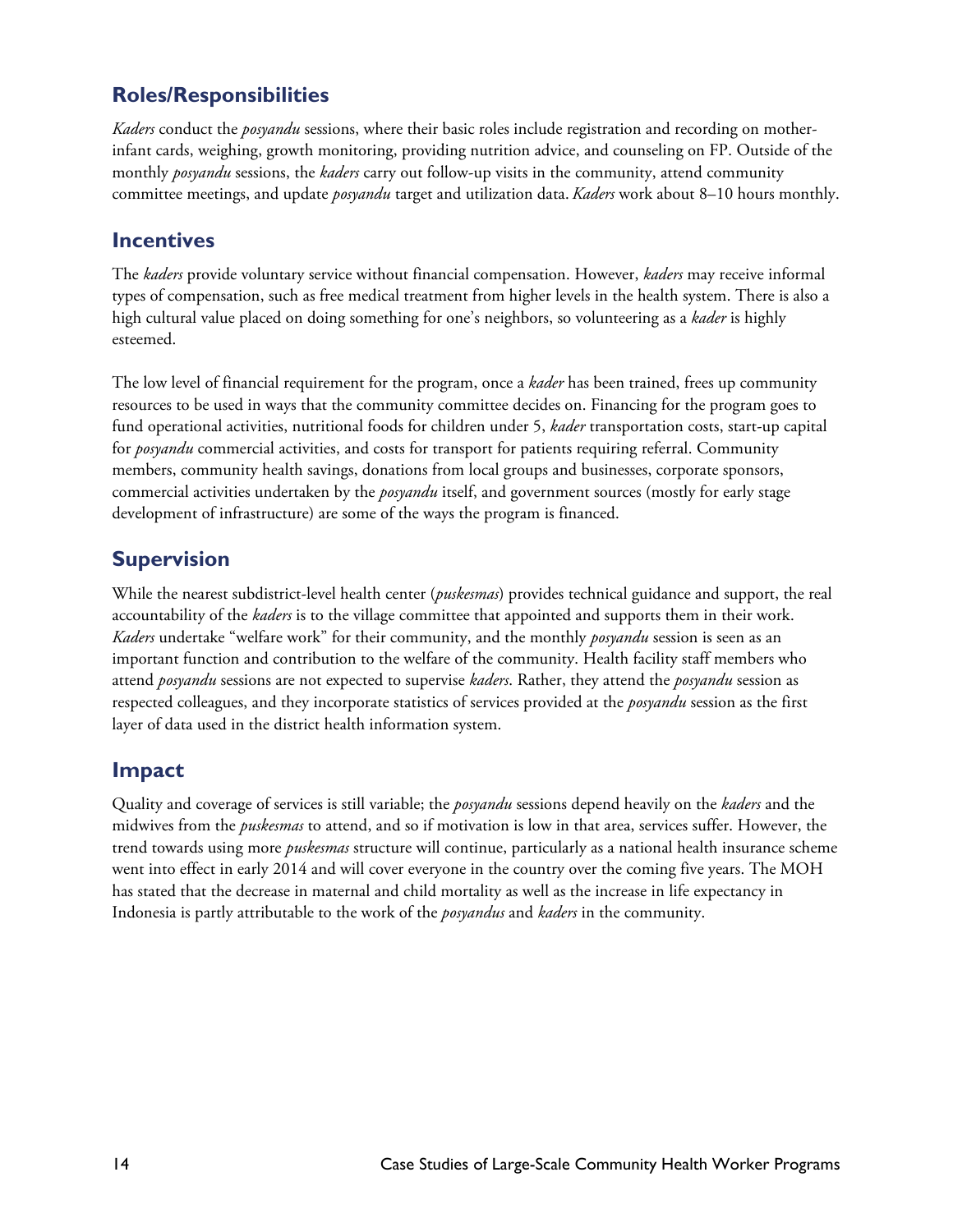# **Iran's Community Health Worker Program**

## **Background**

Iran's first utilization of local workers to address health concerns of the poor dates as far back as 1942 with the *Behdar* (healer) Training Project, with several other examples following in the later 1970s and beyond.

Currently, 90% of health services in Iran are provided by the public sector, and a large portion of basic health services are provided are provided by village health workers (VHWs), called *behvarzs*, who focus on the health needs of the rural population and specifically on MCH. However, the PHC program in Iran has also expanded beyond MCH services and now also provides services pertaining to elder health, youth health, and non-communicable diseases. The content of CHW training is adapted according to changing rural health care needs. For example, midwifery programs in rural areas have been added relatively recently. Needs addressed beyond maternal health include non-communicable diseases, immunization, personal hygiene issues, acute respiratory infection, and FP.

There are four levels of health workers: the family, informal and traditional workers, CHWs, and professionals. Health system reform, focusing more on primary care, coincided with the Iranian revolution in 1979. The new health system also integrated medical education and health care services. A goal of the new health system has been the reduction of urban-rural disparities in health outcomes.

### **Implementation**

Following health care reforms in the early 1980s, Iran built Health Houses, each of which was meant to serve approximately 1,500 people living within a 1-hour walking distance. Each Health House (*Khaneh Behdasht*) is staffed by one man and one or more women who provide preventive and basic care. Today 17,000 Health Houses serve 23 million rural Iranians through the services of over 30,000 *behvarzs*. The Health House facilitates referrals to higher levels of care.

## **Training**

Local people, including religious leaders and families, are involved in the selection of *behvarzs*. By 2004, a more formal process involving *behvarz* recruitment committees had been established in each district to assess vacancies and to find the most appropriate candidates using local media. A written examination and interview with the candidates are the final steps of *behvarz* recruitment.

The *Behvarz* Training Centers provide pre-service as well as in-service training programs that consist of coursework divided into three grades over a two-year period. The *behvarz* training program consists of theoretical and practical coursework as well as clinical placements in Health Houses and rural health centers. Students receive free training and financial support (free accommodation, meals, transport) throughout the two-year period of their training. In return, they are formally obliged to remain in and serve in the village for a minimum of four years after the completion of their study.

## **Roles/Responsibilities**

Behvarzs' responsibilities include MCH care, communicable and non-communicable disease management and detection, care of the elderly, oral health care, health care in schools, environmental and occupational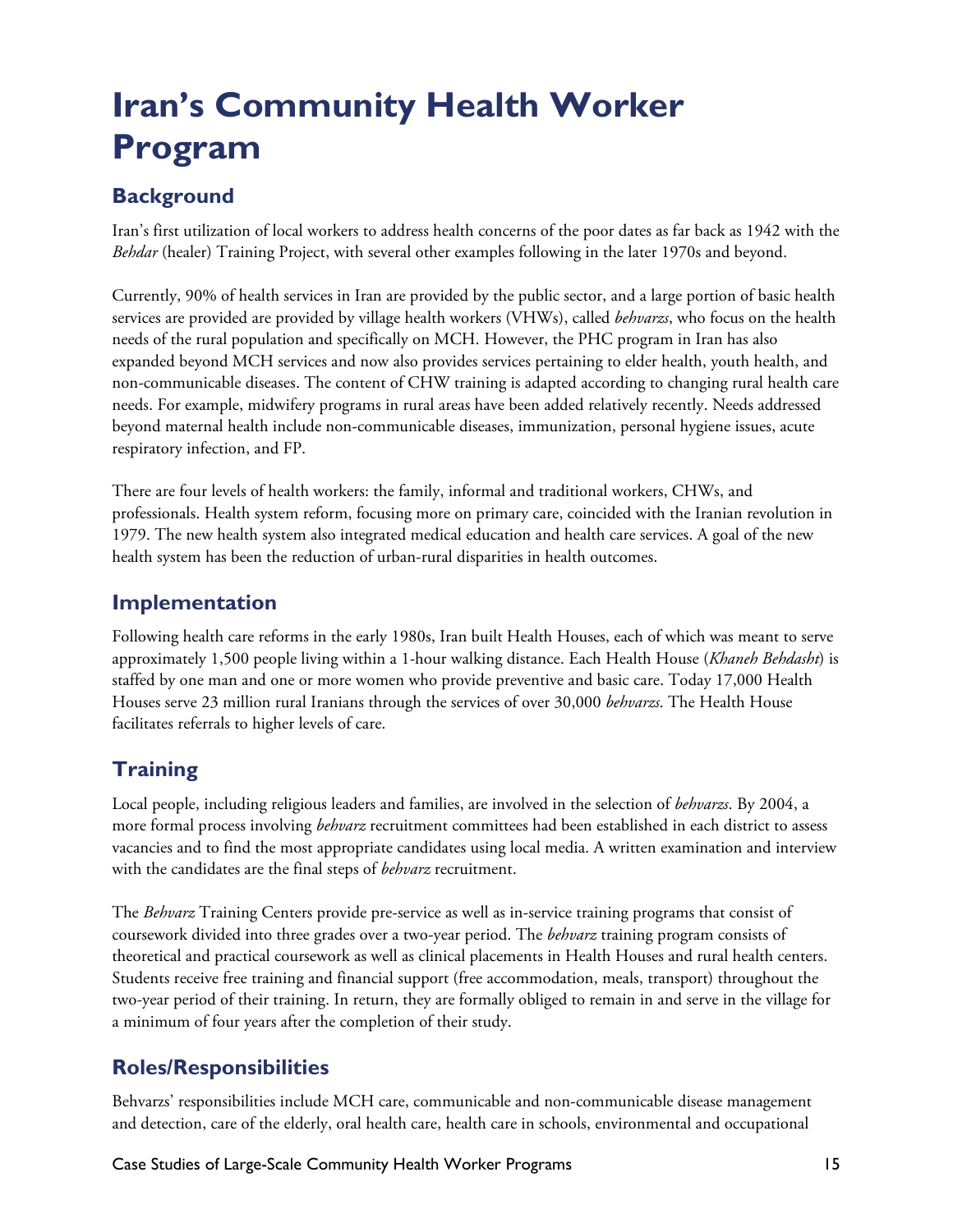health, annual population census, completion of reports and forms, attendance at in-service training sessions, and membership on the Behvarz Council.

Specific behvarz roles and responsibilities include vaccination, growth monitoring, integrated management of childhood illnesses, breastfeeding promotion, and nutrition support for infants and children. ANC and PNC are provided along with FP services, treatment of minor illnesses, and first aid. Behvarz also provide care for the elderly, oral health care, care of young people at school, and occupational health.

#### **Incentives**

Because the *behvarz* program is an integral component of Iran's PHC system, financing of these workers is regulated into national health planning. The *behvarz* workers are paid a fixed salary approximately one-sixth that of physicians.

### **Supervision**

Regular supervisory visits to Health Houses are planned and performed by rural health centers. Provincial and national teams also evaluate program effectiveness and quality of care.

A recent approach to CHW collaboration and feedback in Iran is the *Behvarz* Council, established in 2006 with the aim of engaging *behvarzs* in problem identification, problem solving, knowledge transfer, and policymaking. Councils have been established at various levels (national, provincial, and district) and meetings are held on a regular basis to discuss issues related to the *bahvarzs*' work such as recent policies, *behvarzs*' viewpoints about in-service trainings, work-related problems, and recommendations to overcome problems.

### **Impact**

Iran has built a strong PHC system, and the *behvarz* CHW program has been a fundamental element of it. The strong progress that Iran has made in improving the health of its population and in narrowing the ruralurban gap in health status since the 1970s is due in large part to the performance of its community-friendly health workers and the PHC system more broadly.

Studies have examined the job satisfaction of *behvarzs* and the contribution of *behvarzs* to rural health outcomes.It has been suggested that the significant improvement in rural health outcomes is strongly related to the performance of these community-friendly health workers. Not all improvement can be attributed to the PHC efforts alone as substantial development efforts, including economic growth, rises in literacy, and improve sanitation and hygiene systems, have progressed in parallel, but these have likely operated in synergy with the community-focused health system to improve the health status of many Iranians.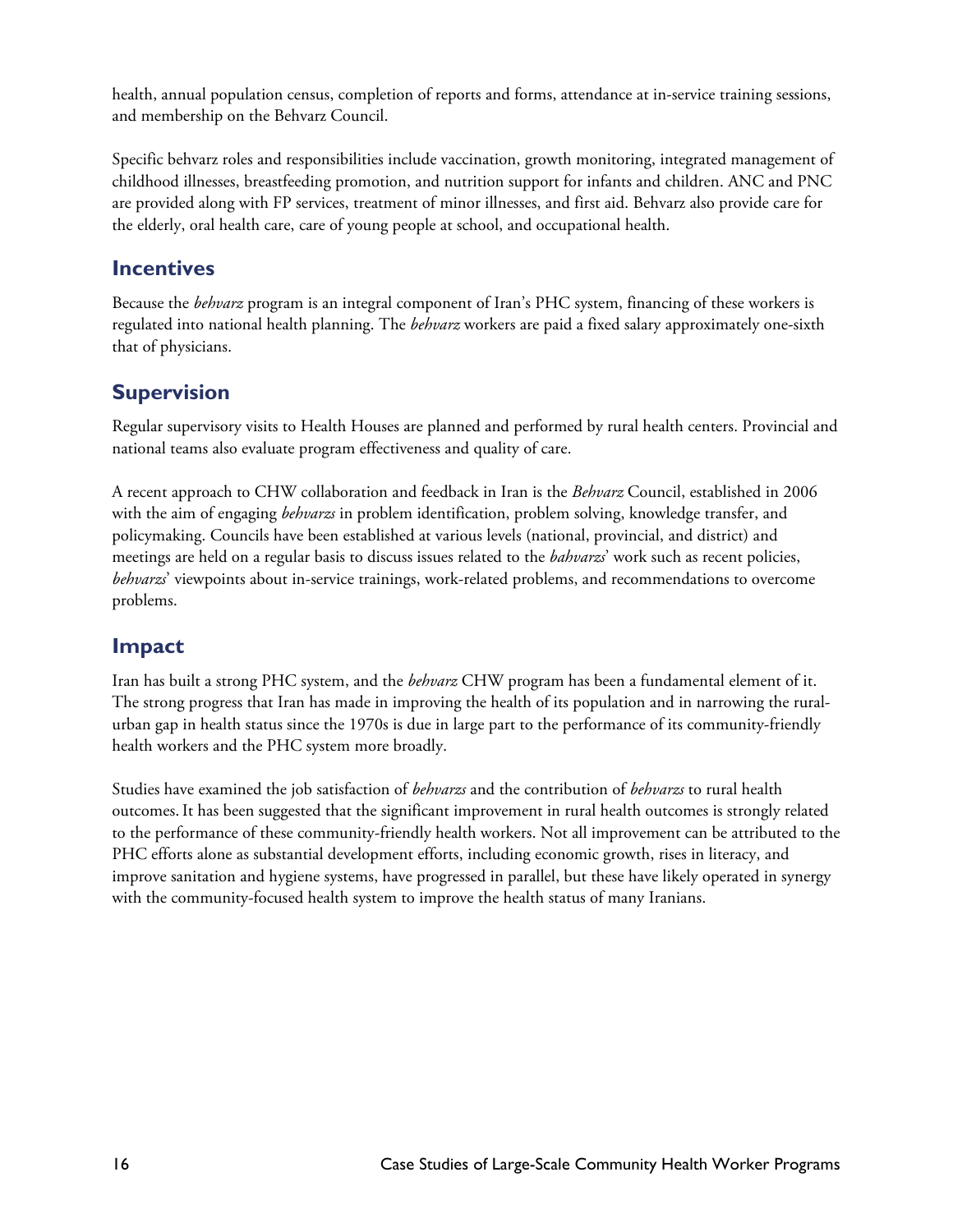# **Nepal's Frontline Health Workers**

## **Background**

Nepal's Female Community Health Volunteer (FCHV) program began in 1988, but faced early difficulties such as a lack of well-trained volunteers, a lack of supplies, and an inability to provide locally desired services, not to mention the challenges of working in mountainous areas with a highly dispersed rural population often reachable only by foot. In the 1990s, the National Vitamin A Program began to work with FCHVs to distribute vitamin A to all children 6–59 months of age; two other cadres of CHWs have been developed as well—MCH Workers (MCHWs) and Village Health Workers (VHWs)

The first Nepal Health Sector Program (NHSP) was implemented from 2004 to 2009. It worked to provide equitable access to free basic health services. Following the success of the first NHSP, Nepal developed a second NHSP for 2010 to 2015 to increase access to and utilization of quality essential health care services, reduce cultural and economic barriers to accessing health care services and harmful cultural practices—in partnership with non-state actors, and improve the health system to achieve universal coverage of essential health services.

Nepal is a country with immense health needs and substantial barriers to service delivery. It is a very poor country and most rural inhabitants live in mountainous areas. Thus, service delivery within Nepal is complex given the country's geography and lower resource environment. Nonetheless, substantial progress has been made in health outcomes over the past 20 years, such as decreases in IMR since 1990. The re-structured health system brings health services closer to the people through constructing health posts, introducing new cadres of workers, and integrating vertical programs, although the country remains quite centralized and struggles to effectively motivate and retain the health workforce.

## **Implementation**

Each health facility has, in additional to one professional health worker, one VHW, one MCHW, and usually nine (but sometimes more) FCHVs to serve a catchment population of 5,000–10,000 people.

## **Roles/Responsibilities**

Each of the three types of CHWs has a defined scope of work. The MCHWs are full-time employees who offer reproductive services for women. The VHWs are also full-time workers and they family-oriented services such as immunizations and management of newborn infections. The FCHVs are part-time volunteers (about eight hours per week) who provide basic services and health education.

FCHVs primarily promote healthy behavior through motivation and health education, but they also mobilize communities to participate in immunization campaigns, detect and treat common childhood illnesses, provide medications such as DOT for TB, and ORS packets and zinc for treatment of childhood diarrhea. Furthermore, FCHVs are now involved in reproductive and maternal health care through distribution of FP supplies and the dispensation of misoprostol. FCHVs also provide community education and counseling to facilitate healthy practices and generate demand for maternal, neonatal, and child health services.

MCHWs are full-time workers whose services include FP, treatment of patients at outreach clinics, clinical case management of childhood illnesses, health education/promotion, and participation in immunization and vitamin A campaigns. They also facilitate referrals and are responsible for the supervision of FCHVs. VHWs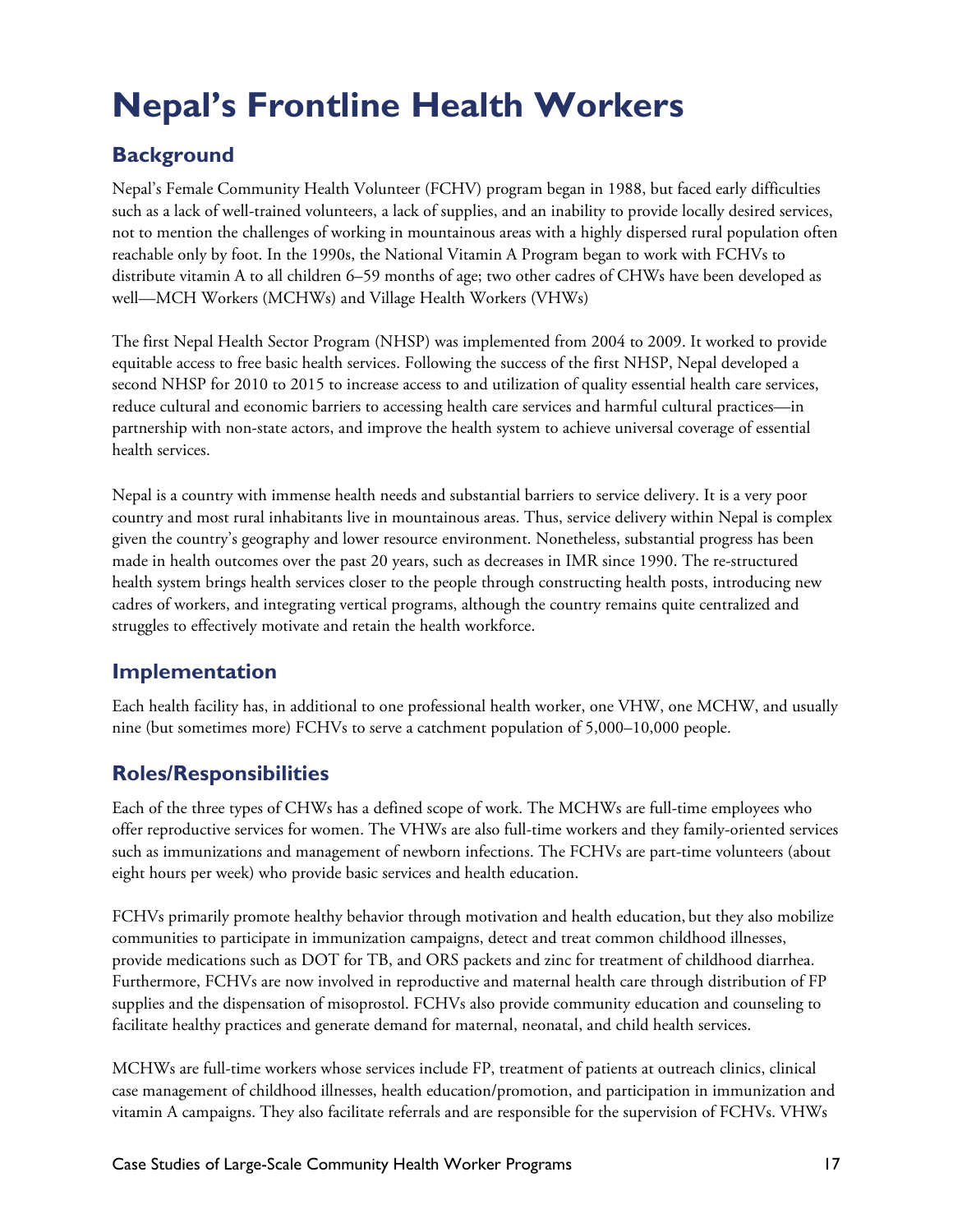are also full-time workers whose services are similar to those offered by MCHWs.These include provision of immunizations, management of newborn infections, and supervision of FCHVs.

### **Incentives**

MCHWs and VHWs are formally employed and paid by the government for their services. Motivating factors for FCHVs include nonfinancial incentives, such as a clothing allowance and community recognition. There is, however, discussion regarding provision of cash incentives and some FCHVs are asking for salaries.

### **Supervision**

VHWs and MCHWs supervise the FCHVs who work in their catchment areas. VHWs and MCHWs are responsible for resupplying the FCHVs and for providing support, advice, and feedback during monthly supervision visits. Additionally, all FCHVs meet with their respective Village Development Committee every four months to review progress.

### **Impact**

Among low-income countries, Nepal has been a global leader in reducing its under-5 mortality rate, MMR, and fertility rate. In fact, it achieved the Millennium Development Goal (MDG) targets for child health and for maternal health in 2010. There is widespread agreement that CHWs in Nepal, particularly the FCHVs, have played an important role in achieving these important goals.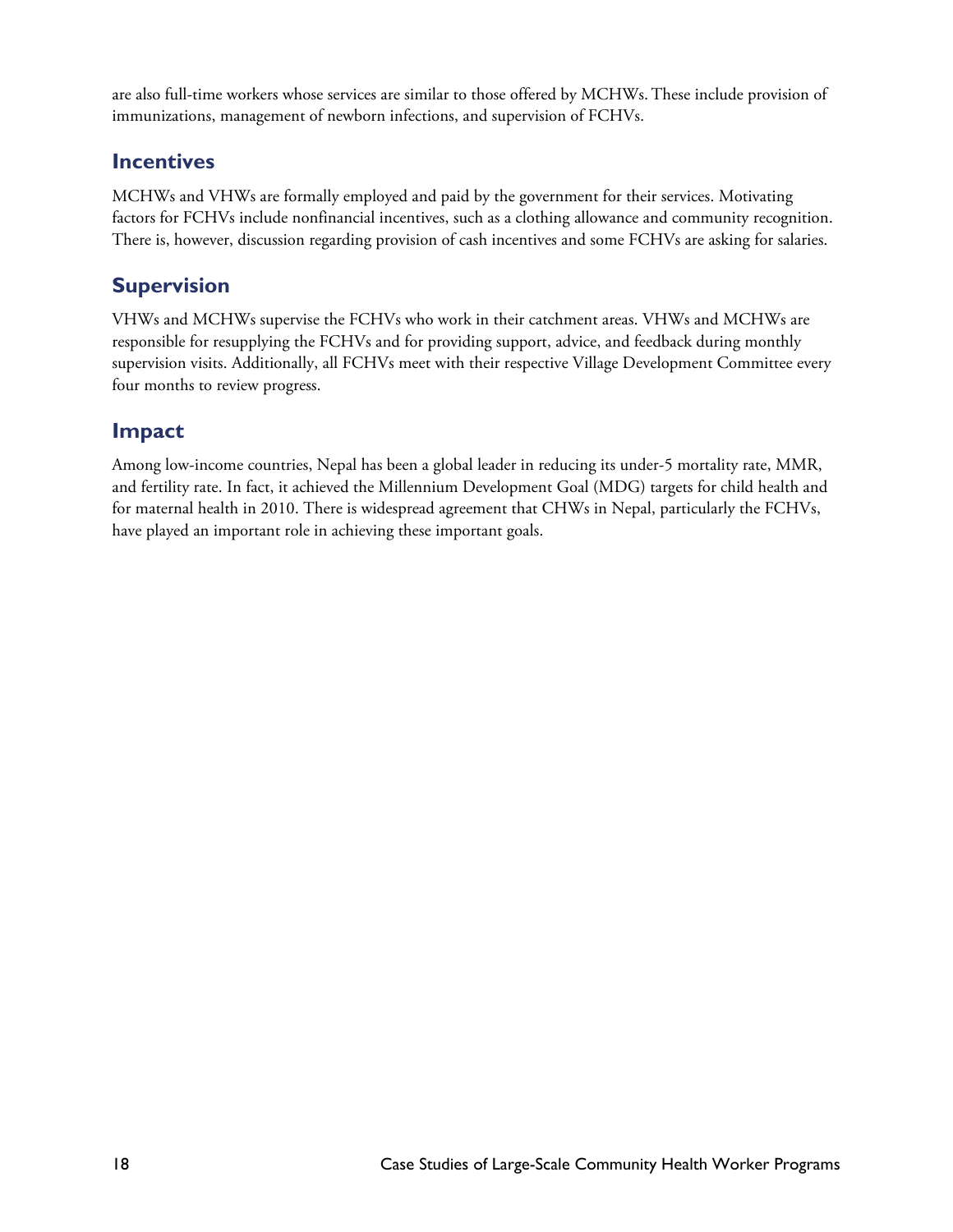# **Pakistan's Lady Health Worker Program**

## **Background**

The Lady Health Worker Program (LHWP) was established in Pakistan in 1994, with the goal of providing primary care services to underserved populations in rural and urban areas. In 2003, the national strategic plan set two goals: (1) improving quality of services and (2) expanding coverage of the LHWP through the deployment of 100,000 Lady Health Workers (LHWs) by 2005.

Maternal and child health indicators in Pakistan have lagged behind the same indicators in other South Asian countries; these include both IMR and MMR, though more progress is being made to reduce the MMR than the IMR. The total fertility rate also remains quite high (3.8 in 2012/13, down from 5.4 in 1991, but above its MDG target of 2.1). Health professionals, particularly doctors, have nearly doubled in number from 1995 to 2007, yet access to health services is still lacking in many areas. Health care access in Pakistan is further restricted by social and cultural barriers, such as women's limited mobility outside of the home without an escort.

There are three tiers of governance in the Pakistani public health system: federal, provincial, and district. Provinces are responsible for LHW allotment, training, and performance.

### **Implementation**

Lady Health Workers are deployed throughout all five provinces of Pakistan. These workers are attached to a local health facility, but they are primarily community based, working from their homes. The homes of LHWs are called Health Houses; emergency treatment and care are provided therein. A LHW is responsible for approximately 1,000 people, with priority given to couples of reproductive age and children younger than 5 years.

A 2000 evaluation estimated that 150,000 LHWs were needed to obtain optimal coverage in the country. This led to a strategic plan in 2003 to have 100,000 functioning LHWs by 2005. This goal had still not achieved by 2008, though the number of LHWs increased from about 75,000 in 2003 to over 90,000 in 2008.

LHWs are selected though a clearly delineated process that includes posting of an available position and review of the applicants by a committee. The committee includes health professionals and administrators at various levels and community representation.

## **Training**

LHWs are trained in classrooms for three months and then have one year of on-the-job training. This should include 1one week of training per month for a period of 12 months as well as 15 days of refresher training each year. There is substantial variation in training patterns across provinces.

## **Roles/Responsibilities**

The scope of services provided by LHWs has grown from an initial focus on MCH to include participation in large health campaigns, newborn care, community management of TB, and health education on HIV/AIDS.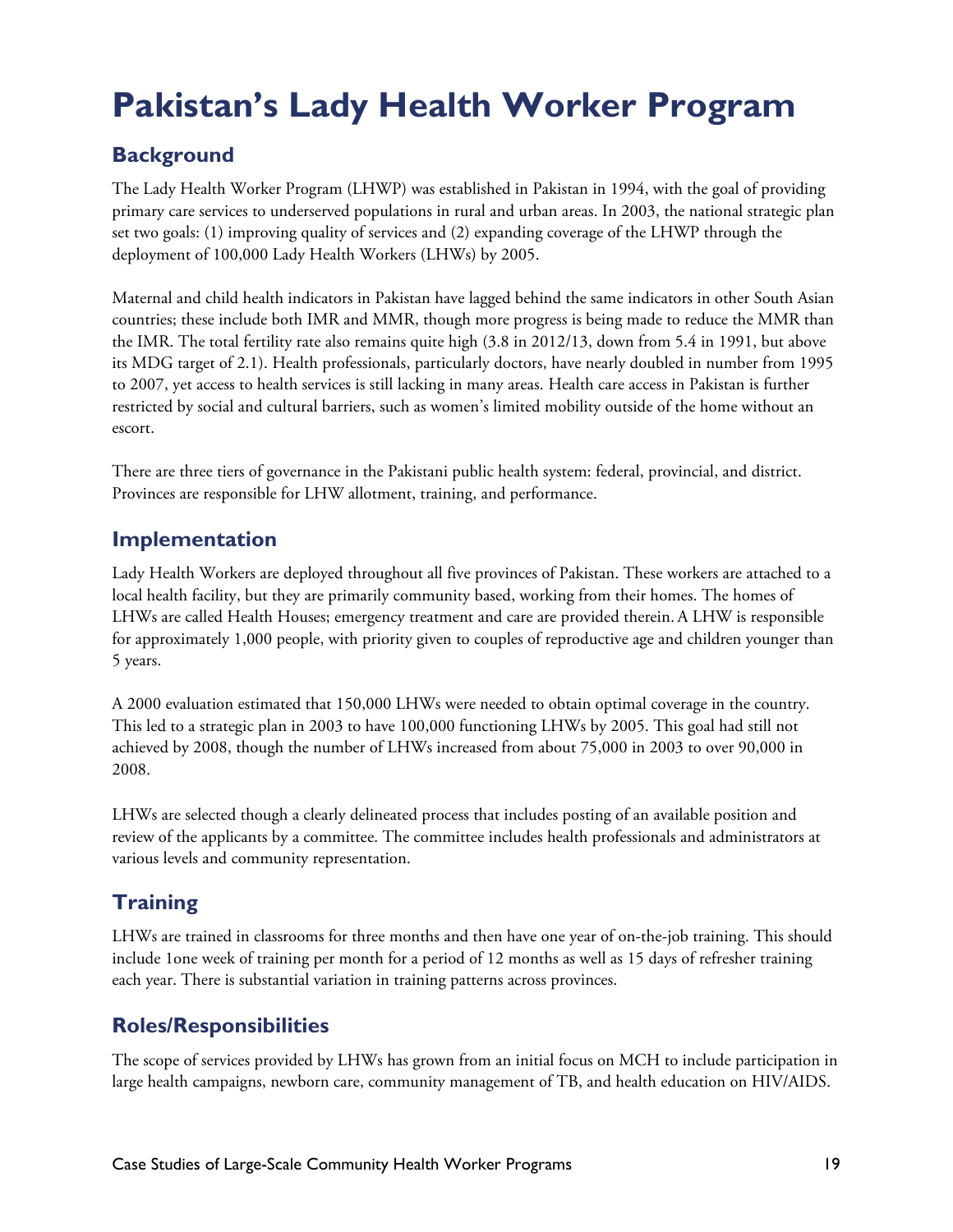LHWs visit an average of 27 households a week, providing advice and conducting consultations with an average of 22 individuals each week.

LHWs have a broad scope of work that includes 22 different tasks.These include promotion of use of contraceptives and provision of FP services; ANC; treatment of illnesses such as diarrhea, malaria, and acute respiratory tract infection; and referral of community members with more serious illnesses.In addition, LHWs are expected to provide DOT for TB patients, carry out surveillance for cases of polio, and keep comprehensive records for all of their patients.

### **Incentives**

LHWs receive a salary of about \$343 per year. They are not supposed to engage in any other paid activity, although some do. The LHW stipend is often the only source of family income and is a critical family support.

### **Supervision**

Supervision is highly organized and tiered in the Pakistani LHWP. LHWs are each attached to a public health clinic and are supervised on a monthly basis by an LHW Supervisor (LHS). LHWs should have communitybased supervision at least once a month in which LHSs meet with clients and with the LHWs, review the LHWs' work, and make a work plan for the next month.

An evaluation of the LHW program has put substantial emphasis on the supervision and support aspects of the VHWs, and has also helped to assess LHW knowledge and skills as well as whether they are receiving their entitled allowances. Although not all findings have shown optimal performance in the program, knowing the status of various aspects of the program allows for targeted efforts to improve challenging areas and some of these areas have shown improvement in subsequent assessments.

### **Impact**

The LHWP has undergone four external evaluations since its inception. These evaluations found that overall LHW performance, defined as the percentage of households who received services from LHWs, improved between 2000 and 2008. Various health indicators also improved over that time frame, including deliveries attended, exclusive breastfeeding, and immunization coverage.

The LHWP is widely accepted and the LHWs have proven adept at taking on additional tasks.The population served by LHWs had substantially better health than the population without LHWs, including in the areas of FP and immunization coverage among children younger than three-years of age. The effect of LHW services was generally greatest in poorer households.

Pakistan is lagging behind in its efforts to achieve the MDGs for MCH. Although the LHWP has many positive aspects, the number of LHWs is still not sufficient to provide adequate coverage of services nationally. Thus, expansion of the program and continued efforts at program strengthening will be required to achieve a stronger impact.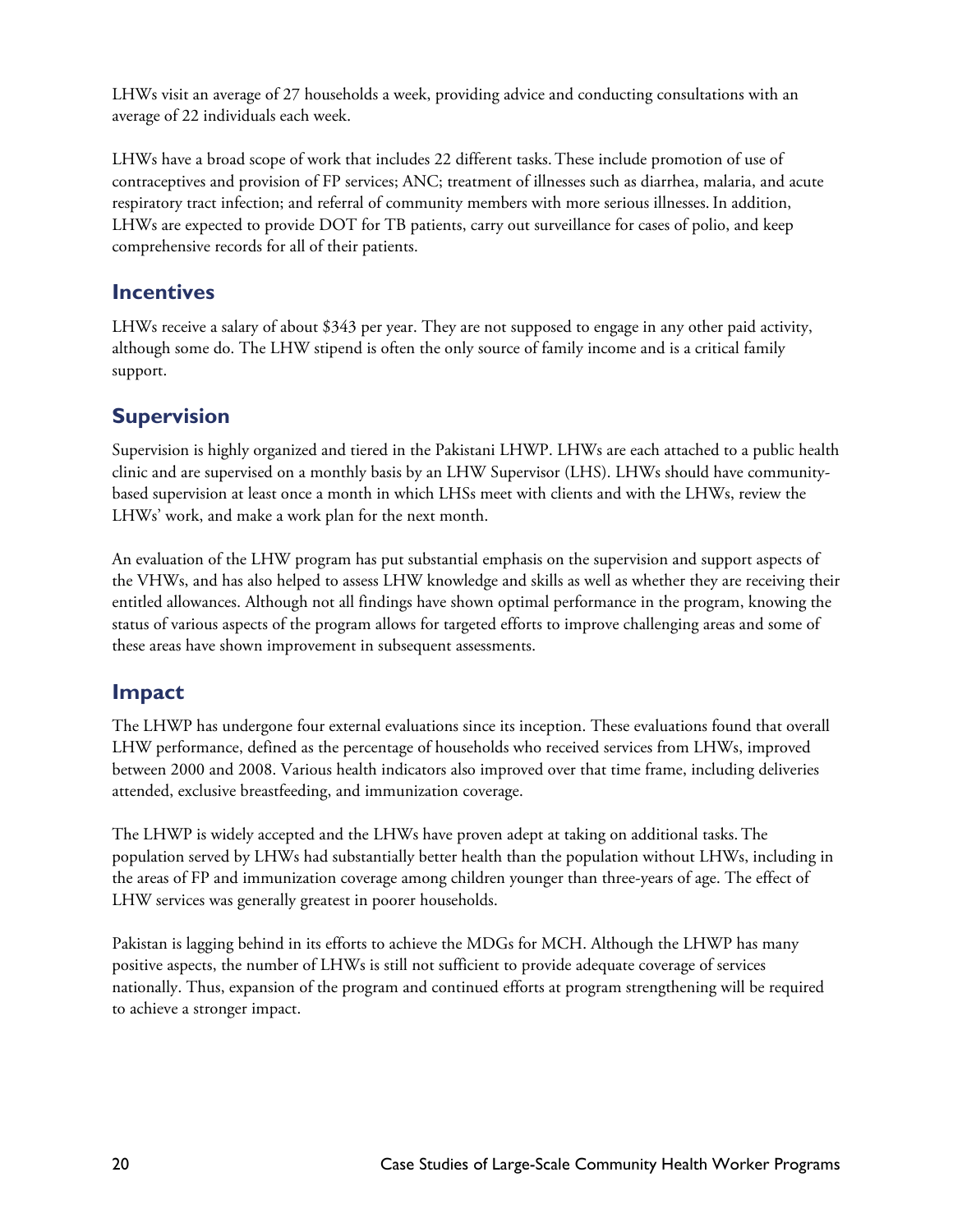# **Rwanda's Community Health Worker Program**

## **Background**

The Rwanda CHW Program was established in 1995, aiming at increasing uptake of essential maternal and child clinical services through education of pregnant women, promotion of healthy behaviors, and follow-up and linkages to health services. From 2005, after the decentralization policy had been implemented nationally, the MOH increased efforts to improve MCH services, and between 2008 and 2011, Rwanda introduced integrated community case management (iCCM) of childhood illnesses (pneumonia, diarrhea, and malaria). In 2010, the Government of Rwanda introduced FP as a component of the national community health policy.

Overall, the Government of Rwanda has demonstrated commitment to the MDGs through its health sector programs and various policies. Notable improvements have been achieved in maternal health, including major decreases in MMR, and contraceptive use has increased.In addition, there has been a vast improvement in the nutritional status of children, including decreases in underweight and stunting. Infectious diseases—mainly malaria, acute respiratory illnesses, and intestinal parasites—remain the primary cause of outpatient morbidity. Although Rwanda has achieved great success in its health sector, it still faces major challenges that include reaching the most vulnerable populations, adequately supporting its CHWs, improving community participation, strengthening programs for non-communicable disease prevention, and expanding the financial contribution of the private sector to ensure financial self-reliance of health services.

Health sector decentralization laws were implemented in 2005–2006. This led to health personnel and financial resources being decentralized to the district level and the MOH changing its role to a technical supervisor while district governments controlled health program implementation. Health services are provided in communities, at health posts (HPs), health centers (HCs), district hospitals (DHs), and referral hospitals.

### **Implementation**

When the MOH endorsed the program in 1995, there were approximately 12,000 CHWs. Currently, an estimated 45,000 CHWs operate at the village level and provide the first line of health service delivery. There are three CHWs in each village or population of 100–150 households: a male-female CHW pair (called *binômes*) providing basic care and of childhood illness, and a CHW in charge of maternal health, called an ASM *(Agent de Sante Maternelle*).

CHWs use RapidSMS to submit reports and communicate alerts to the district level and to hospitals or health centers regarding any maternal or infant deaths, referrals, newly identified pregnant women, and newborns in the community.

## **Training**

CHWs come from the village where they live. They are elected by village membersin a process that involves gathering the volunteers and villagers on the last Saturday of the month (*Umuganda*, or community service day) and voting "with their feet" in a literal sense. The process has been described as one that involves community members lining up in front of the person they support. The individual with the most support is recruited.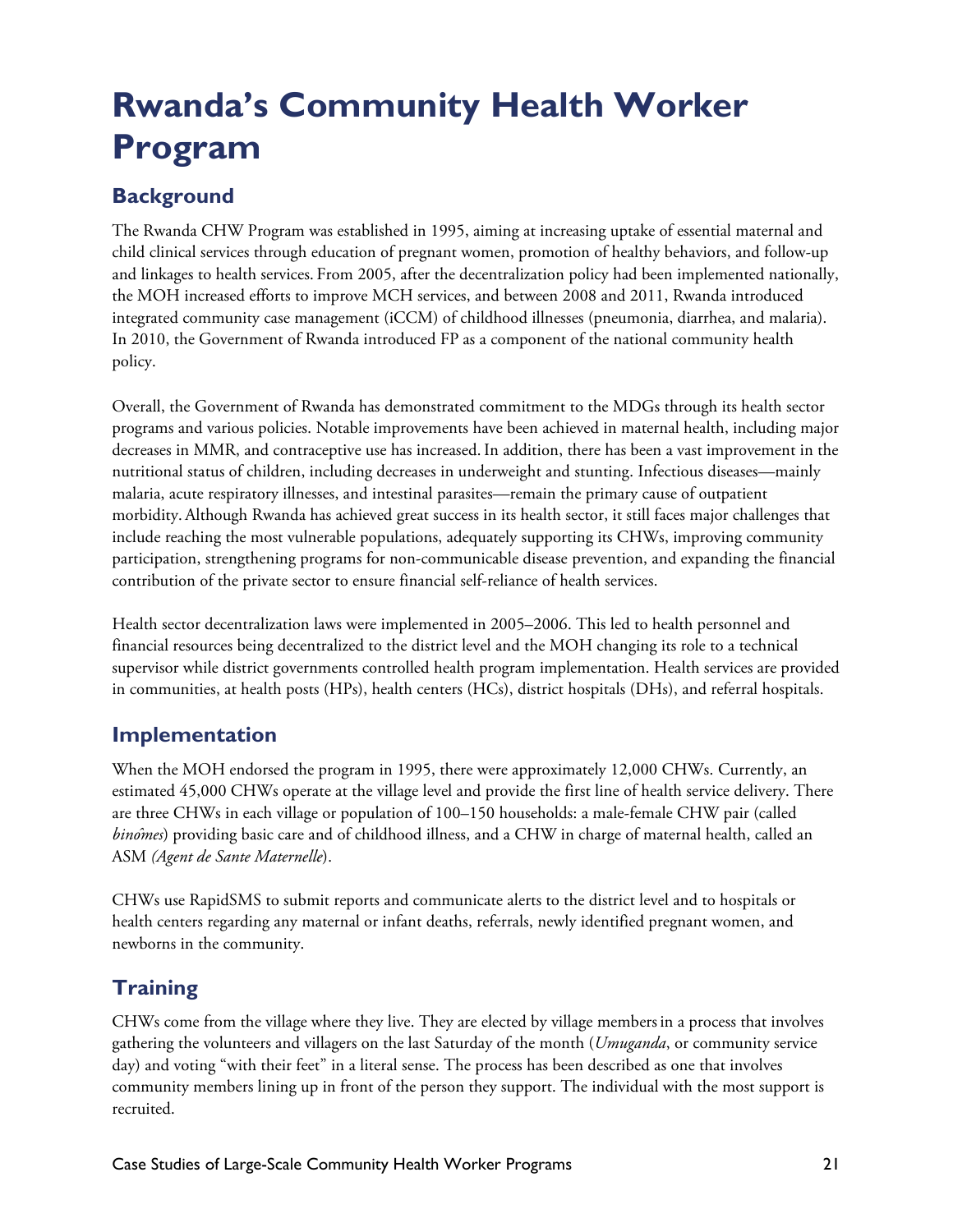Within each of the villages, *binômes* are trained in iCCM of childhood illnesses by preparing them to be first responders to a number of common childhood illnesses, including pneumonia, diarrhea, and malaria. The CHWs are also trained on when and how to refer severe cases to the facility. Refresher training is provided via the supervisors as well.

Although it is acknowledged in the Community Health Development Strategy that the CHWs in Rwanda should be appropriately trained, documentation detailing the duration, format, and content of overall training is difficult to find. However, in-depth information is available about CHW training for specific programs such as community-based provision of FP and iCCM of childhood illnesses.

### **Roles/Responsibilities**

Three CHWs, with clearly defined roles and responsibilities, operate in each village of approximately 100– 150 households.The ASM identifies pregnant women, makes regular follow-ups during and after pregnancy, and ensures deliveries in health facilities where skilled health workers are available. *Binômes* provide iCCM (assessment, classification, and treatment or referral of diarrhea, pneumonia, malaria, and malnutrition in children younger than five years of age), community-based provision of contraceptives, DOT for TB, prevention of non-communicable diseases, and preventive and behavior change activities.

#### **Incentives**

Although CHWs in Rwanda are volunteers, in 2009 the MOH introduced community performance-based financing as a way to motivate CHWs.CHW Cooperatives are organized groups of CHWs that receive and share funds from the MOH based on the achievement of specific targets established by the MOH. By linking incentives to performance, the MOH hoped to improve quality and utilization of health services.

### **Supervision**

Cell coordinators, sometimes assisted by an assistant cell coordinator, visit CHWs to monitor activities, monitor supplies and drugs, and compile all reports from CHWs and submit the information to the In-Charge of Community Health on a quarterly basis. As part of this supervision, cell coordinators also make house visits to see how the CHWs are performing their activities and verify reports that have been sent by CHWs using mobile phone text messaging (SMS) to the health center.1 In addition to this line of supervision, the CHW cooperatives also perform an evaluative function and CHWs are incentivized based on the performance of the cooperative.

#### **Impact**

Rwanda is close to being on track to achieving its MDGs for MCH by 2015. Its CHW program has played an important role in expanding coverage of basic services, particularly community-based FP services and treatment of childhood malaria and pneumonia.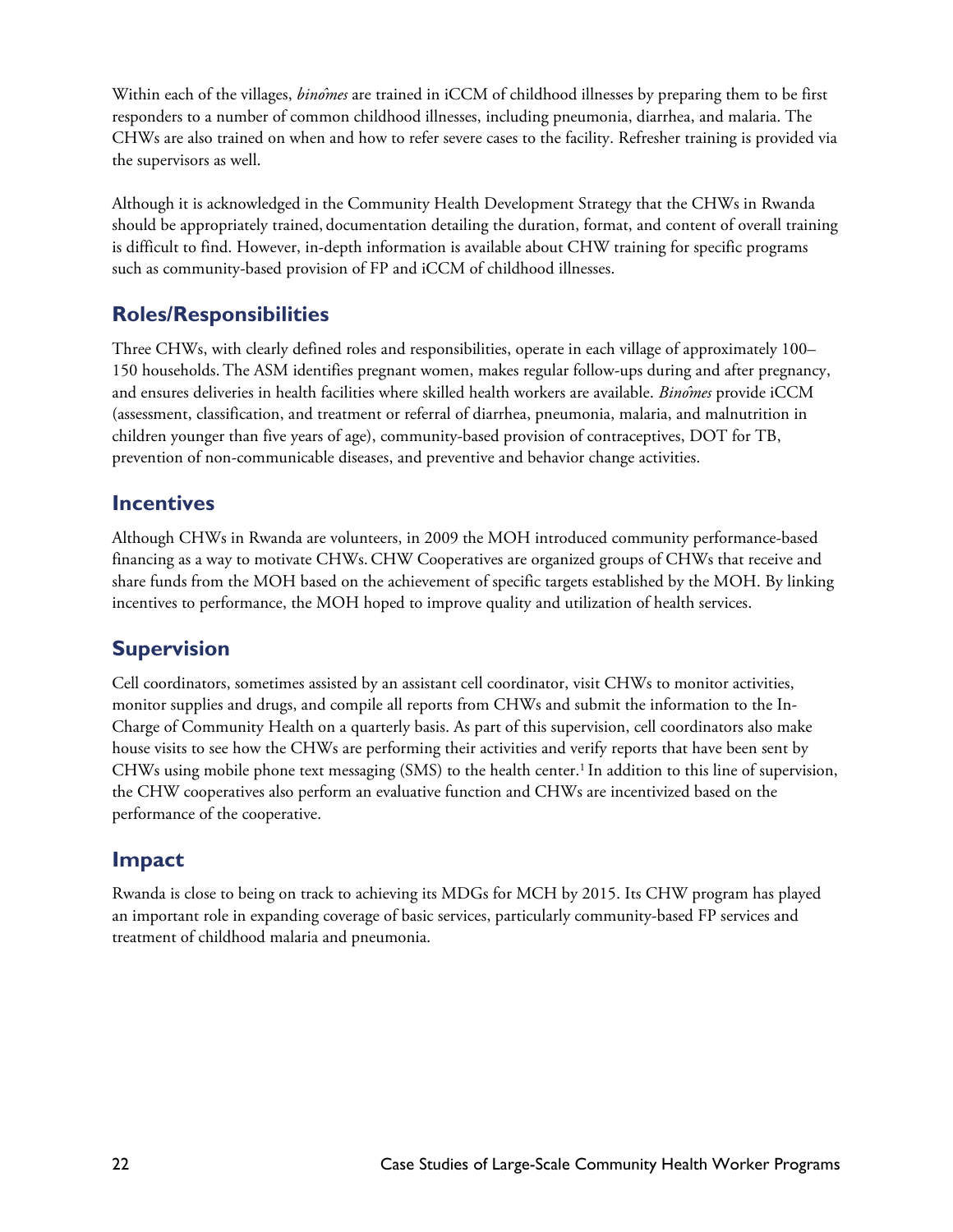# **Zambia's Community Health Assistant Program**

## **Background**

The Community Health Assistant (HA) program in Zambia is an emerging national initiative to bring PHC as close to the home as possible. The first Community HAs were trained during 2011–12 and deployed in late 2012. The Government of the Republic of Zambia (GRZ) aims to scale up the program nationally to include over 5,000 community HAs using a phased approach.

Similar to many other Southern African countries, communicable diseases (HIV/AIDS, TB, malaria) contribute greatly to the overall disease burden in Zambia.In addition to the communicable disease burden, in the last decade an increase in the prevalence of non-communicable diseases has been observed. Zambia is also faced with severe maternal, neonatal, and child health challenges and is not expected to meet targets for MDGs 4 and 5 by 2015.

Zambia's health facilities are predominantly within the public sector and serve a population of 14 million. The health system is structured into six tiers with oversight for the facilities and health workers being shared between the MOH and the Ministry for Community Development, Mother, and Child Health (MCDMCH) and district-level leadership of these ministries. Human resources for health are desperately lacking, and are skewed towards urban centers while a large proportion of the population remains based in rural areas.

### **Implementation**

Community HAs are formally recognized as a cadre by the MOH and MCDMCH. Community HAs are expected to split their time between the health post (20%) and community (80%) for household visits, community education, and health promotion activities. Community HAs can work side by side and in collaboration with other formally trained health staff (typically nurses and environmental health technologists) at the health posts and with community development assistants as well as social welfare volunteers at the community level who work on issues related to gender, environmental health, education, personal finance, and home economics.

In addition to Community HAs, there are an estimated 23,500 Community Health Volunteers (CHVs) in Zambia.The CHV network is primarily managed by implementing partners, mostly NGOs. Community HAs coordinate with CHVs to develop monthly work plans

## **Training**

Community HAs attend one year of formalized pre-service training on prevention, health promotion, and curative care that is tailored to match issues related to Zambia's disease burden. The 12 training modules include theoretical and practical training components. The tutors at the Community HA training school consist of well-experienced health professionals.

## **Roles/Responsibilities**

The Community HA are recruited through a MOH and MCDMCH call to respective District Community Medical Officers (DCMOs) about how many recruits to send from their district to the Community HA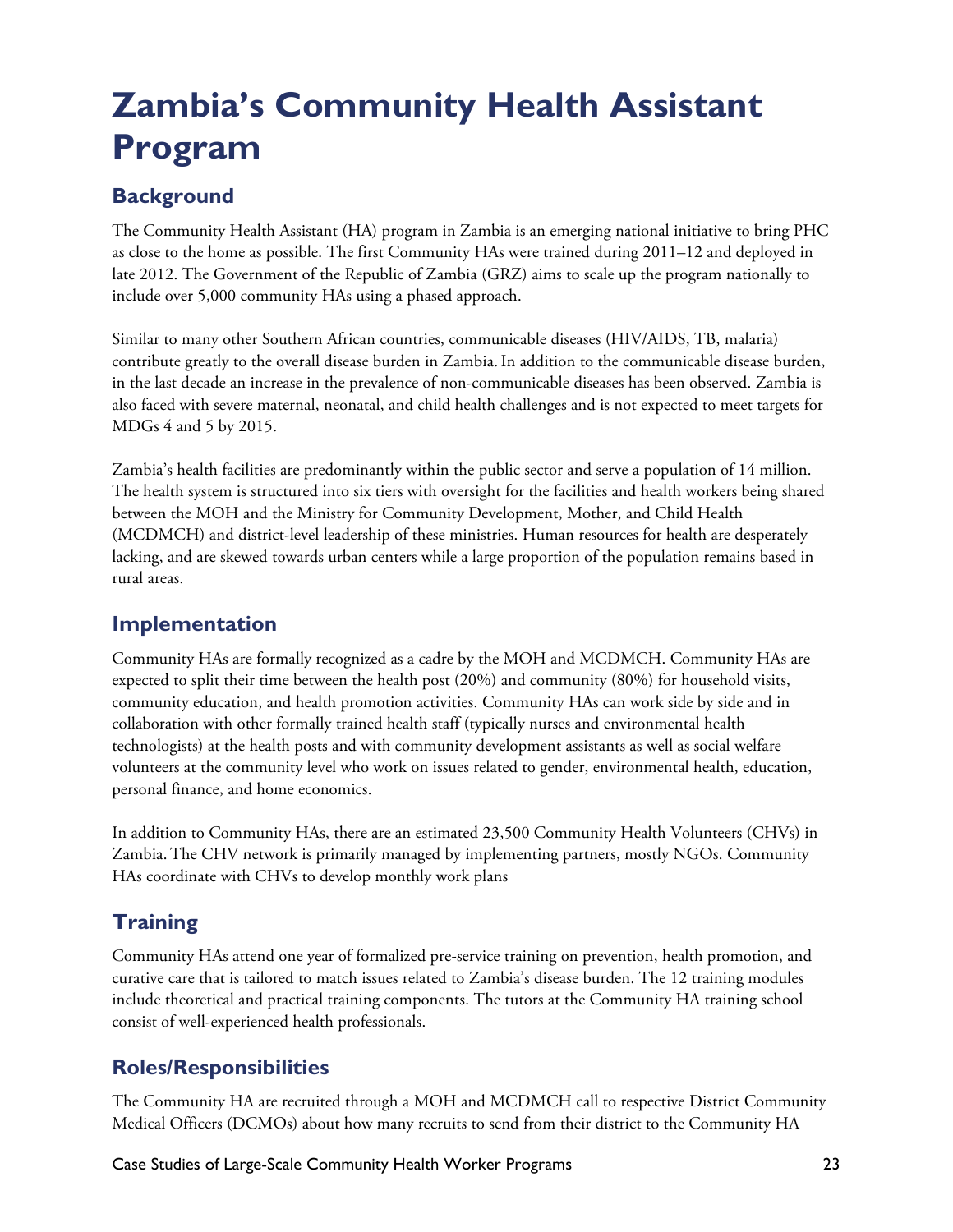training school. The DCMO works with the neighborhood health committees (NHCs) to distribute recruitment flyers in catchment areas that need Community HAs. Each recruit is screened by a panel of NHC members, health center staff, and a DCMO representative; this panel is responsible for making the final selection of Community HA candidates.

The main responsibilities of the Community HAs are health promotion and disease prevention. Community HAs are also trained in basic curative services they can provide at the health post and in the community. In addition, they are responsible for identifying patients who are in need of referral to the next level in the health system, usually a health center.

### **Incentives**

Community HAs receive a salary of 2,600 ZMK per month (US\$465) and other civil servant benefits. They are also provided with a bicycle, mobile phone, shoes, an umbrella, a backpack, and a uniform—all of which are GRZ property.

### **Supervision**

About half of Community HAs are supervised by the in-charge at the nearest rural health center. The remainder of the Community HAs work from a health post where one or more additional highly trained staff members are posted. In this case, one staff member is designated as the Community HA supervisor. Supervision is designed to be conducted at the health post and in the community level on a monthly basis using standardized supervisory checklists.

### **Impact**

Since this is a new program that began only in 2011, there is no evidence yet of impact. An initial independent assessment will be carried out in late 2014.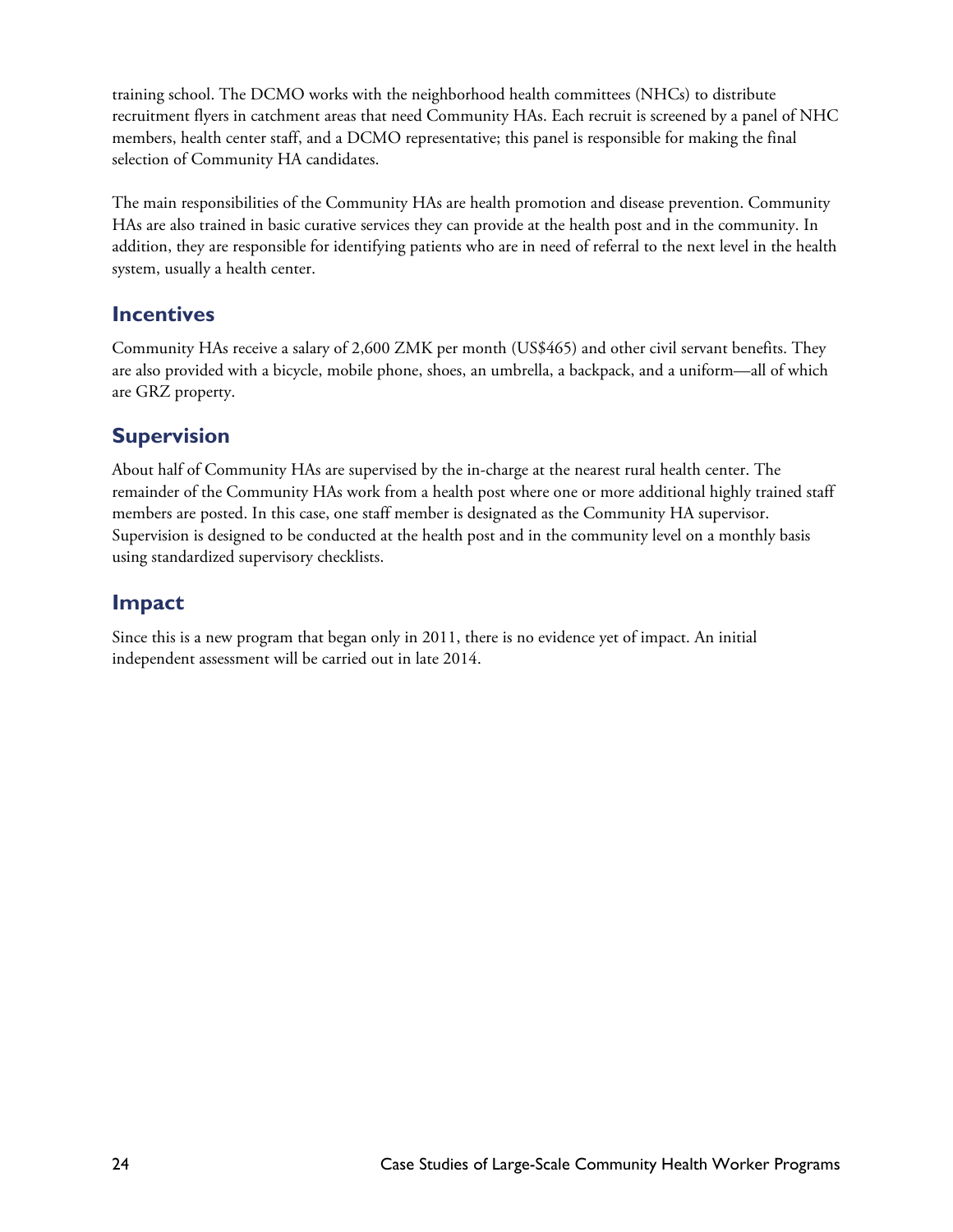# **Zimbabwe's Village Health Worker Program**

## **Background**

The VHW program began in the 1980s as part of Zimbabwe's transition toward PHC. From 1982 to 1987, the government trained 900–1,000 VHWs annually, so that by 1987 there were 7,000 VHWs. The VHWs were not considered to be extensions of the formal government health service, but rather were envisioned to be stewards of the community's commitment to health promotion. VHWs focus on disease prevention and provide community care at the primary level in rural and peri-urban wards, where they serve as a key link from the community to the formal health system.

A 1999 Review Commission of the Health Sector called for the reintroduction of VHWs into the Ministry of Health and Child Welfare (MOHCW); in 2000, the VHW program was reinstated under the Nursing Directorate of MOHCW. Since 2009, efforts have been under way to revitalize the VHW program.

There has been a dramatic deterioration in Zimbabwe's key health indicators since the early 1990s. This has included decreased life expectancy and rising MMR. While the prevalence of HIV/AIDS has dropped since 2000, there are still over one million Zimbabwean adults living with the disease. The nutritional status of children has also been recognized as a key challenge, particularly by the most recent Demographic and Health Survey.

The health system is divided into four levels of care: primary, secondary, tertiary, and quaternary. The primary level includes VHWs and the rural health centers or clinics that offer basic maternity, preventive, and curative services. For community members, these facilities are the first point of contact with the formal health system.

### **Implementation**

The VHW program has several major objectives, which include equipping communities with the knowledge and skills to take responsibility for their own health, increasing capacity for communities to prevent and control diseases, managing and taking action on health activities, empowering communities to value their own health, and promote positive behavior change.

Village Health Workers have a broad scope of work, but they primarily focus on disease prevention. They provide some curative care, including first aid and treatment of common conditions with drugs (including malaria and diarrhea). VHWs collaborate with other community-based workers, such as traditional healers, traditional birth attendants, and community-based distributors of FP. VHWs are provided with various drugs and medical supplies to carry out their multiple roles.

## **Training**

The VHW selection process starts when a clinic or hospital communicates with the community that it needs voluntary workers. The clinic development committee and the political leaders then take the lead in choosing suitable VHW candidates. Persons selected as candidates usually have a proven commitment to the community such as previous volunteer work at their local clinic. The community's participation in the selection process differentiates VHWs from auxiliary health workers in that the VHWs answer to the community, while the auxiliary workers answer to the formal health system.